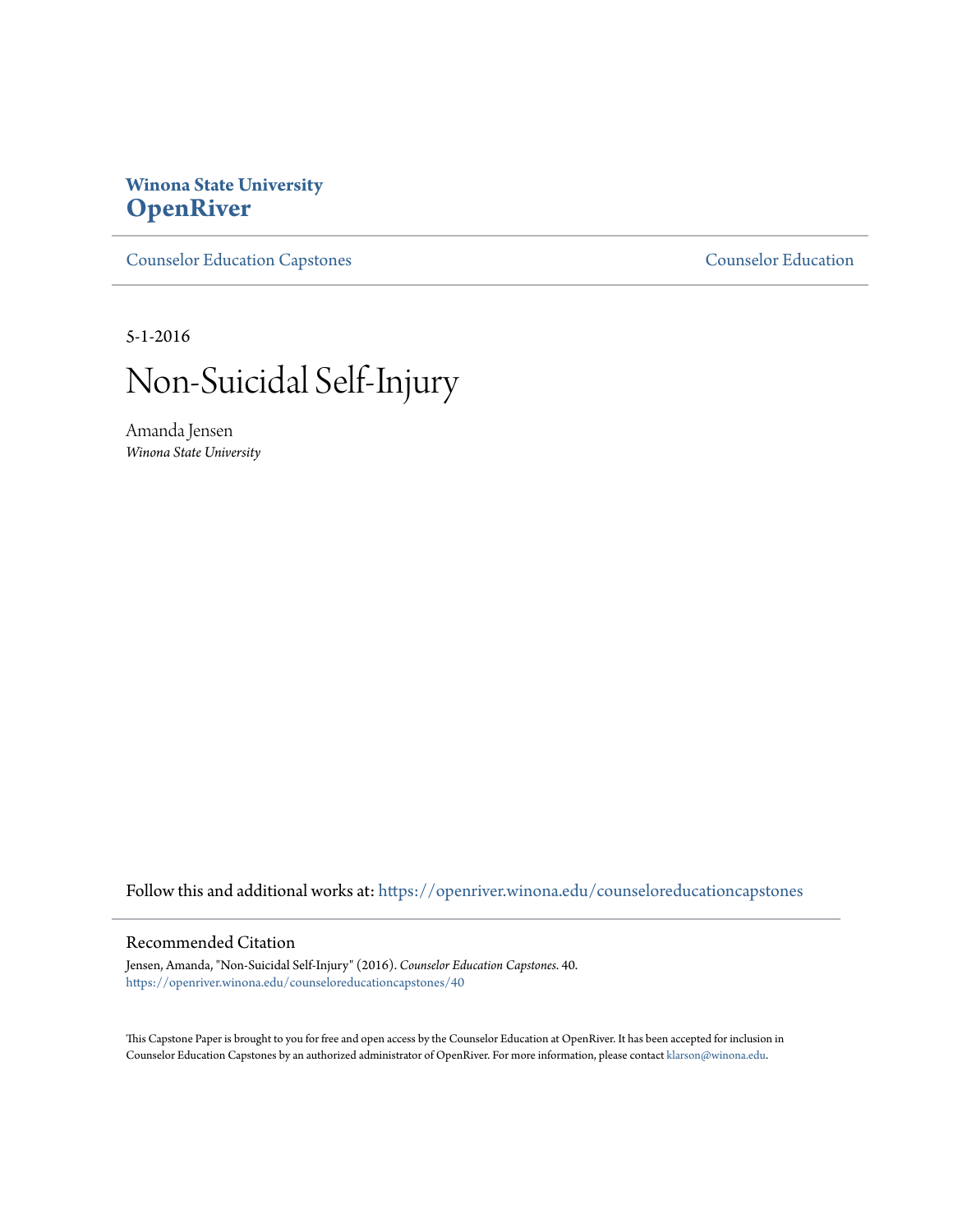Amanda Jensen

Non-Suicidal Self-Injury

Winona State University

Spring 2015

Winona State University

College of Education

Counselor Education Department

CERTIFICATE OF APPROVAL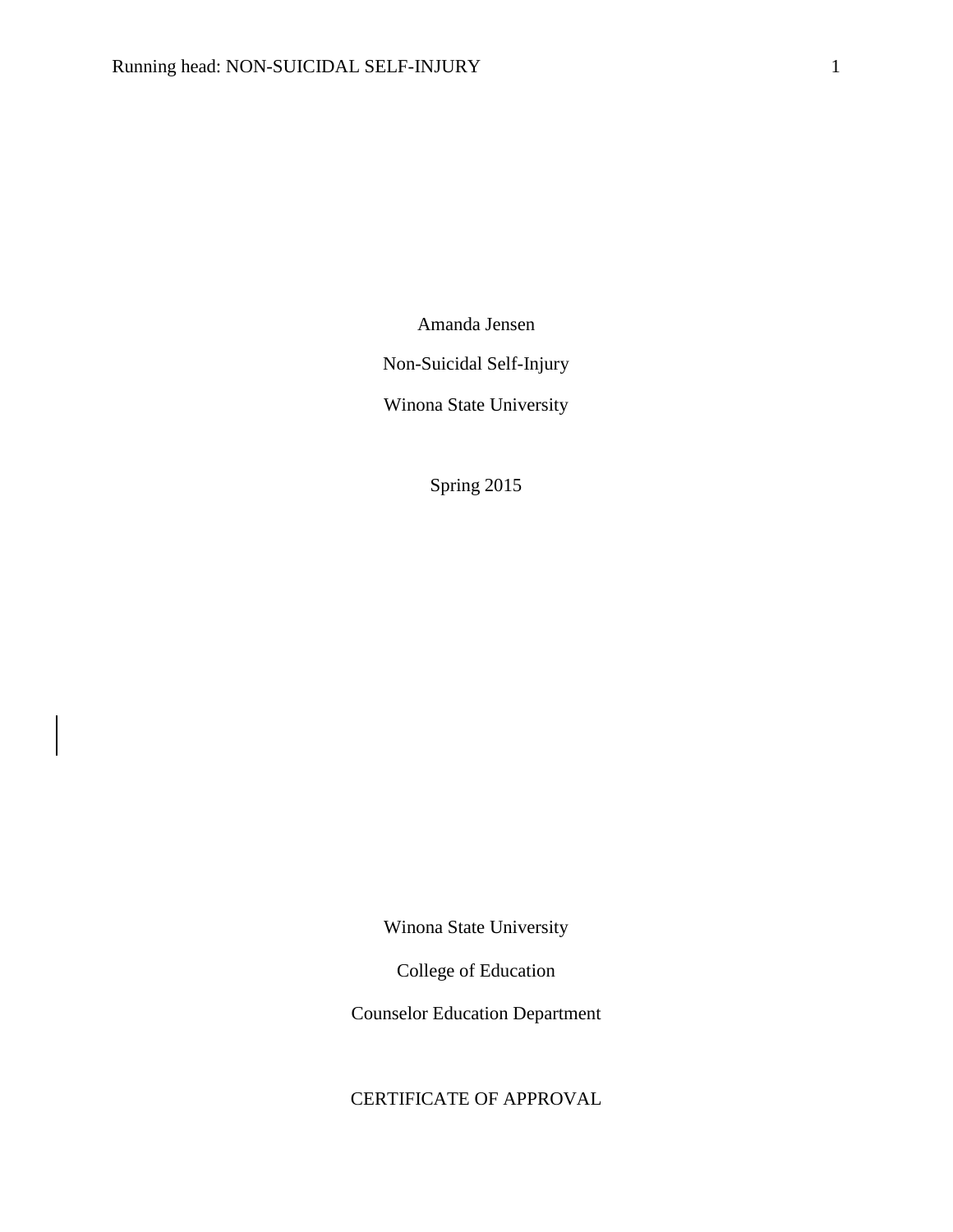# CAPSTONE PROJECT

\_\_\_\_\_\_\_\_\_\_\_\_\_\_\_\_\_\_\_

\_\_\_\_\_\_\_\_\_\_\_\_\_\_\_\_\_\_\_\_\_\_\_\_\_\_

Non-Suicidal Self-Injury

This is to certify that the Capstone Project of

Amanda Jensen

Has been approved by the faculty advisor and the CE 695 – Capstone Project

Course Instructor in partial fulfillment of the requirements for the

Master of Science Degree in

Counselor Education

Capstone Project Supervisor: \_ Mary Fawcett\_\_\_\_\_\_\_ Name

Approval Date: \_\_\_\_\_\_\_\_\_\_\_\_\_\_\_\_\_\_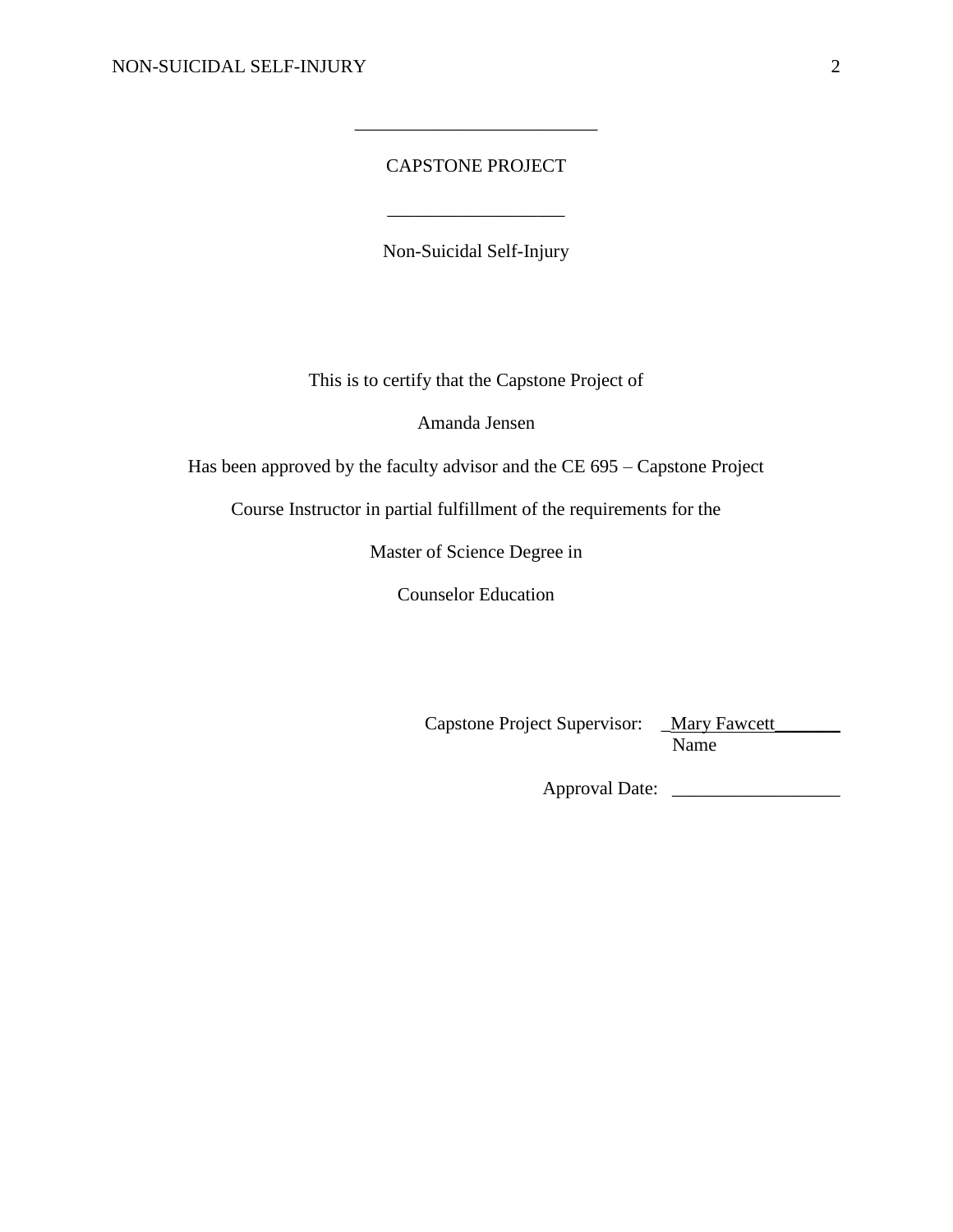# Abstract

Thirteen to forty percent of middle and high school students engage in non-suicidal selfinjury (NSSI) behaviors. Of the adolescents who engage in NSSI, most use the maladaptive coping skill to regulate overwhelming negative emotions or feelings. Due to the amount of time adolescents spend in schools, school staff are usually the first adults to potentially identify signs of NSSI in students. However, most school staff do not notice signs, symptoms, or causes of NSSI and do not feel comfortable addressing students who engage in NSSI because they lack knowledge and understanding. Schools should provide training for all staff and students in order to better serve the student population, allowing students with mental health concerns to receive interventions and the treatment they need.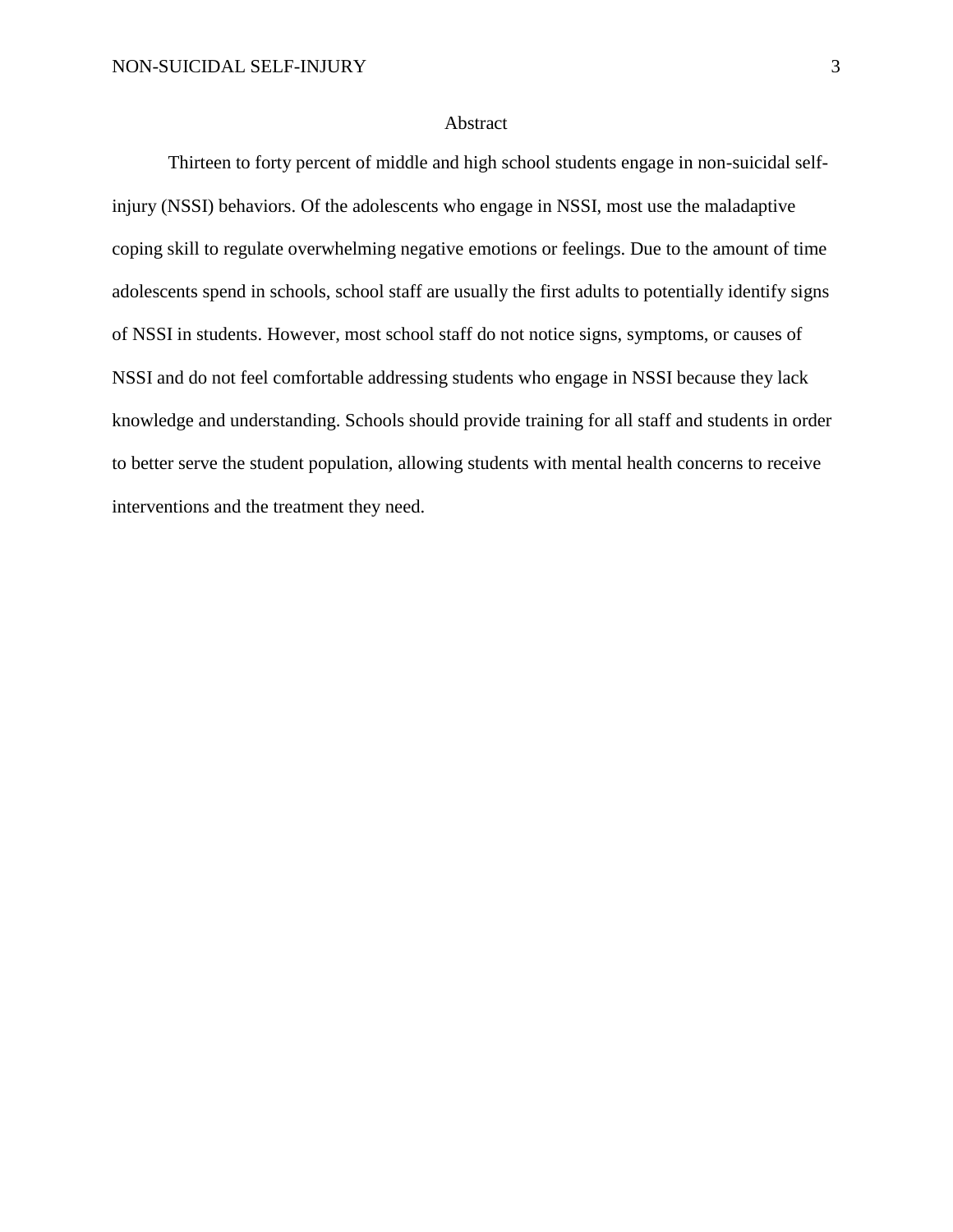# Contents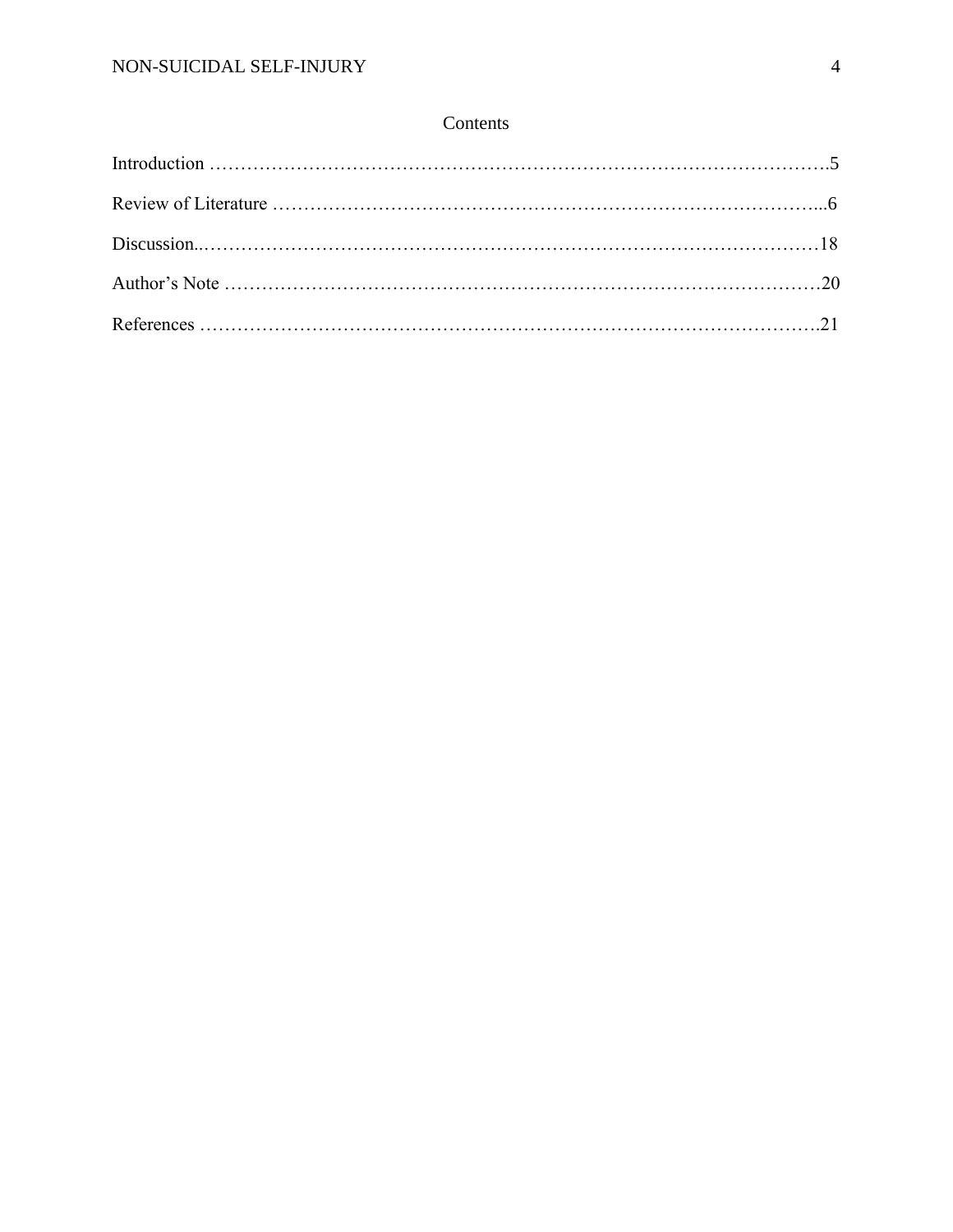# **Introduction**

When life gets tough, all individuals in the world have ways of coping with their stress or other difficulties that are presented to them (Gratz & Chapman, 2009). Sometimes healthy coping strategies are used including talking with friends, going to therapy, practicing mindfullness, or practicing breathing exercises. Other times maladaptive coping strategies, like drinking, using drugs, or engaging in non-suicidal self-injury (NSSI), are used to relieve the stress or pain an individual feels (Gratz & Chapman, 2009). While it is perplexing to many (Selekman, 2010; Toste & Heath, 2010), NSSI is just as addicting as drugs and alcohol (Gratz & Chapman, 2009). For some, they try it and it takes the pain away, making it hard to break the habit (Gratz & Chapman, 2009).

Studies show a range of 13-40% of middle and high school students engage in NSSI (Toste & Heath, 2010; Klonsky & Muehlenkamp, 2007; Ballard, Bosk, & Pao, 2010; Klonsky, Glenn, Styer, Olino, & Washburn, 2015; Noble, Sornberger, Toste, Heath, & Mclouth, 2011; Klonsky, 2007; Dickstein, Puzia, Cushman, Weissman, Wegbreit, Kim, Nock, & Spirito, 2015); while approximately 4% of adults engage in this unhealthy coping behavior (Selby, Gordon, Joiner, Bender, & Nock, 2012). NSSI is a common maladaptive coping skill for individuals ranging in age from 15-35, with the behavior becoming less common after the age of 35 (Gratz & Chapman, 2009). In 2005, 25% percent of individuals between the ages of 7-24 were treated in emergency rooms for the most common form of NSSI, which is cutting, (Dickstein et al., 2015). Individuals engaging in NSSI, report an age of onset anywhere from 12 to 14 years, which falls around the time of being in middle or high school (Noble et al., 2001; Lloyd-Richardson, 2010). Of the adolescents who use NSSI to cope, 80% of them are not involved in formal mental health treatment (Trepal, Wester, & Merchant, 2015). Most of the time, individuals engaging in NSSI will talk to their friends about using this coping skill, but the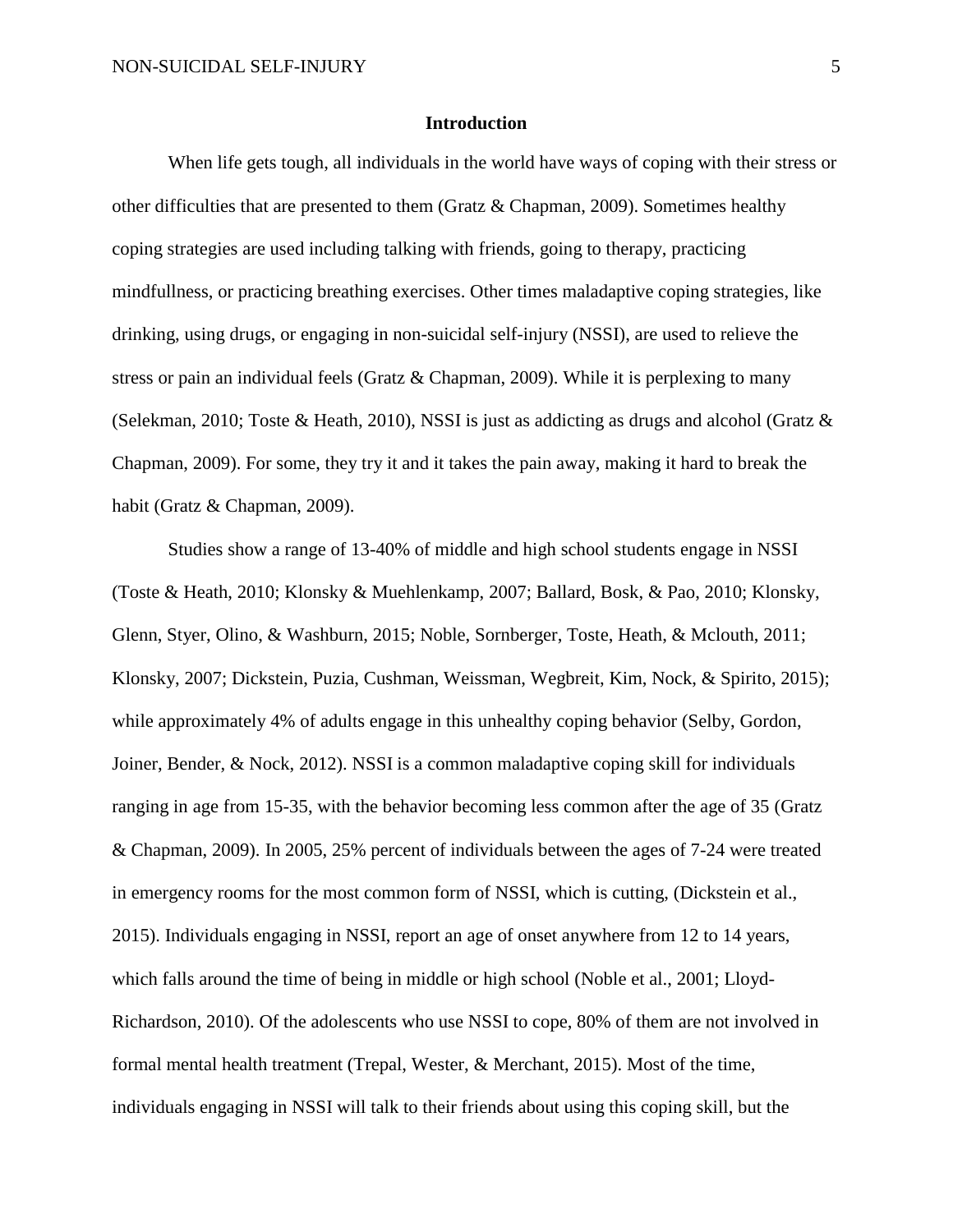ability to seek help for healthier ways to cope with stress is not something adolescents usually do (Muehlenkamp, Walsh, & McDade, 2010; Berger, Hasking, & Martin, 2013).

Since the rate of using NSSI is higher during adolescent years and these individuals spend most of their day in school, there is a need for all school staff to understand the behavior of NSSI so students have access to help, appropriate interventions and treatment (Trepal et al., 2015; Muehlenkamp et al., 2010). Unfortunately, many staff members are uncomfortable talking to students when they recognize cuts or other forms of NSSI on their bodies (Toste & Heath, 2010). Staff members may also be confused by the behavior or may sometimes react in a negative way towards students who are seeking help. This turns students away from the help provided in schools (Toste & Heath, 2010).

Taking time to teach all school staff members about mental health, including NSSI behaviors, will increase knowledge so staff members can learn appropriate ways to respond to students who may be struggling with their mental health (Toste & Heath, 2010; Selekman, 2010; Berger et al., 2013). Schools may also invest in prevention programs, which are developed to increase knowledge of staff and students, provide skills for reacting and referring students who are engaging in NSSI and teach healthy coping skills (Muehlenkamp & Walsh, 2010). School staff need knowledge, a common understanding, and a plan in place in order for students to access the help that is available to them daily (Toste & Heath, 2010).

#### **Review of Literature**

#### **What is NSSI?**

Researchers will find variations within definitions of NSSI and the terminology that goes with it. Most definitions describe NSSI as intentionally damaging or harming one's body tissue in a specific moment without intentions of suicide. (Noble et. al., 2011; Toste & Heath, 2010;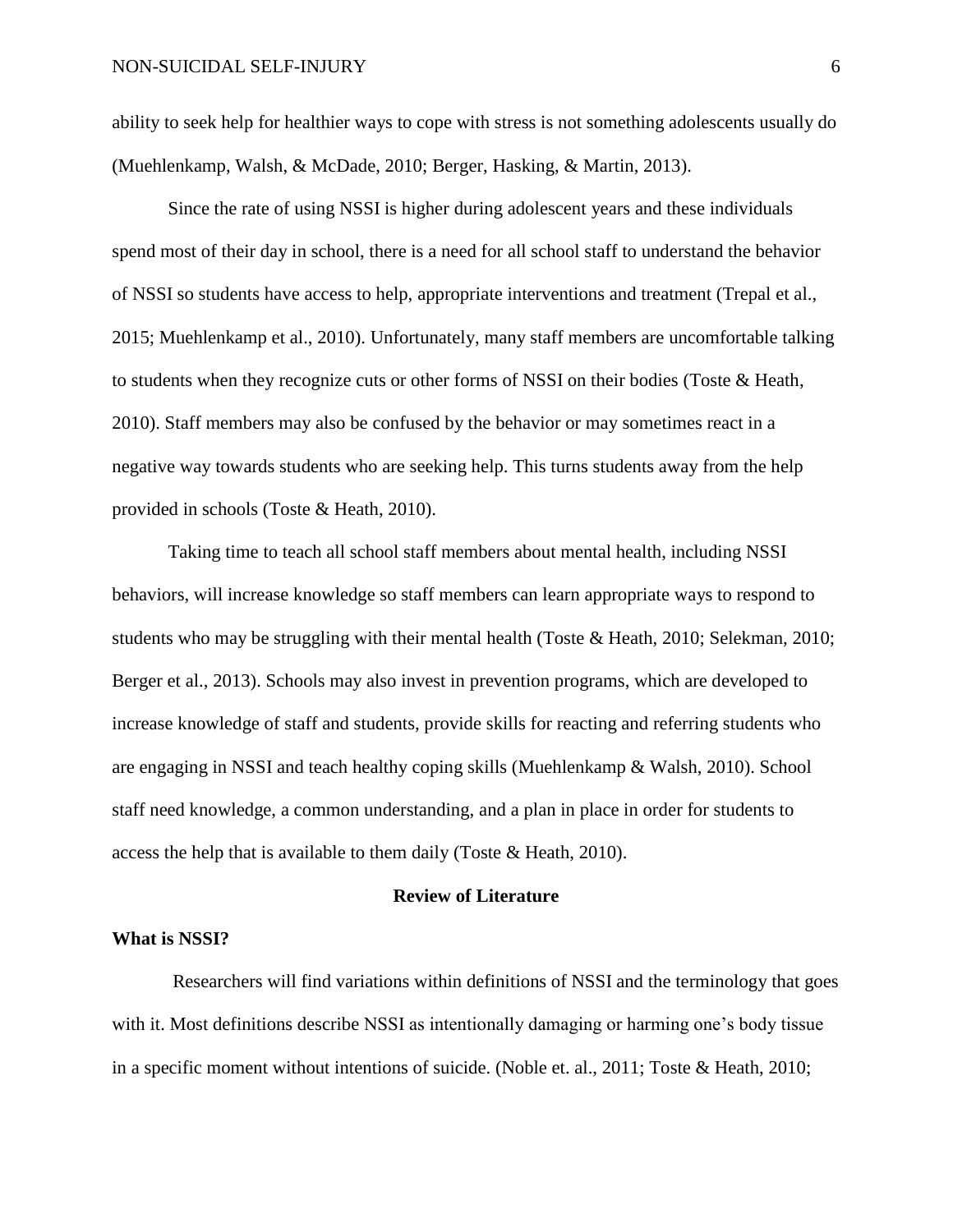Gratz & Chapman 2009; Klonsky et al., 2015; Lloyd-Richardson, Lewis, Whitlock, Rodham, & Schatten, 2015; Lloyd-Richardson, 2010; Klonsky, 2007; Klonsky & Muehlenkamp, 2007). The definition is followed by more specific examples of harming body tissue like: cutting, burning, scratching, biting, self-tattooing, picking at skin, hitting oneself to see bruising, or inserting objects under the skin (Gratz & Chapman, 2009; Noble et al., 2011; Ballard et al., 2010; Lloyd-Richardson, 2010). The most common method of NSSI is cutting of the skin; with approximately 70% of individuals who report using NSSI use this method (Klonsky & Muehlenkamp, 2007; Ballard et al., 2010). Individuals engaging in NSSI most commonly harm their body tissue on their arms, hands, wrists, thighs, and stomachs (Klonsky & Muehlenkamp, 2007). There could be other parts of the body that are used for NSSI but those listed previously are the most common (Klonsky & Muehlenkamp, 2007). Definitions also make it clear to exclude other types of body modification like tattooing and piercings from any NSSI descriptions mostly because these behaviors are socially acceptable (Noble et al., 2011). Other words or phrases used to describe NSSI include: self-injury, self-injurious behavior, self-mutilation, and deliberate self-harm (Lloyd-Richardson, 2010; Klonsky, 2007).

Individuals engaging in NSSI often report difficulties with emotion regulation and coping with overwhelming negative feelings (Noble et al., 2011; Ballard et al., 2010; Klonsky & Muehlenkamp, 2007). In some cases, individuals may report not feeling anything (Noble et al., 2011). When individuals report feeling nothing or feeling numb they may use NSSI to help them feel something, even if it is pain (Noble et al., 2011).

Coping techniques are used to get through difficult situations or work through negative emotions. Individuals use NSSI as a coping technique to deal with intense negative feelings (Noble et al., 2011). Sometimes NSSI is used to cope with numb or empty feelings or daunting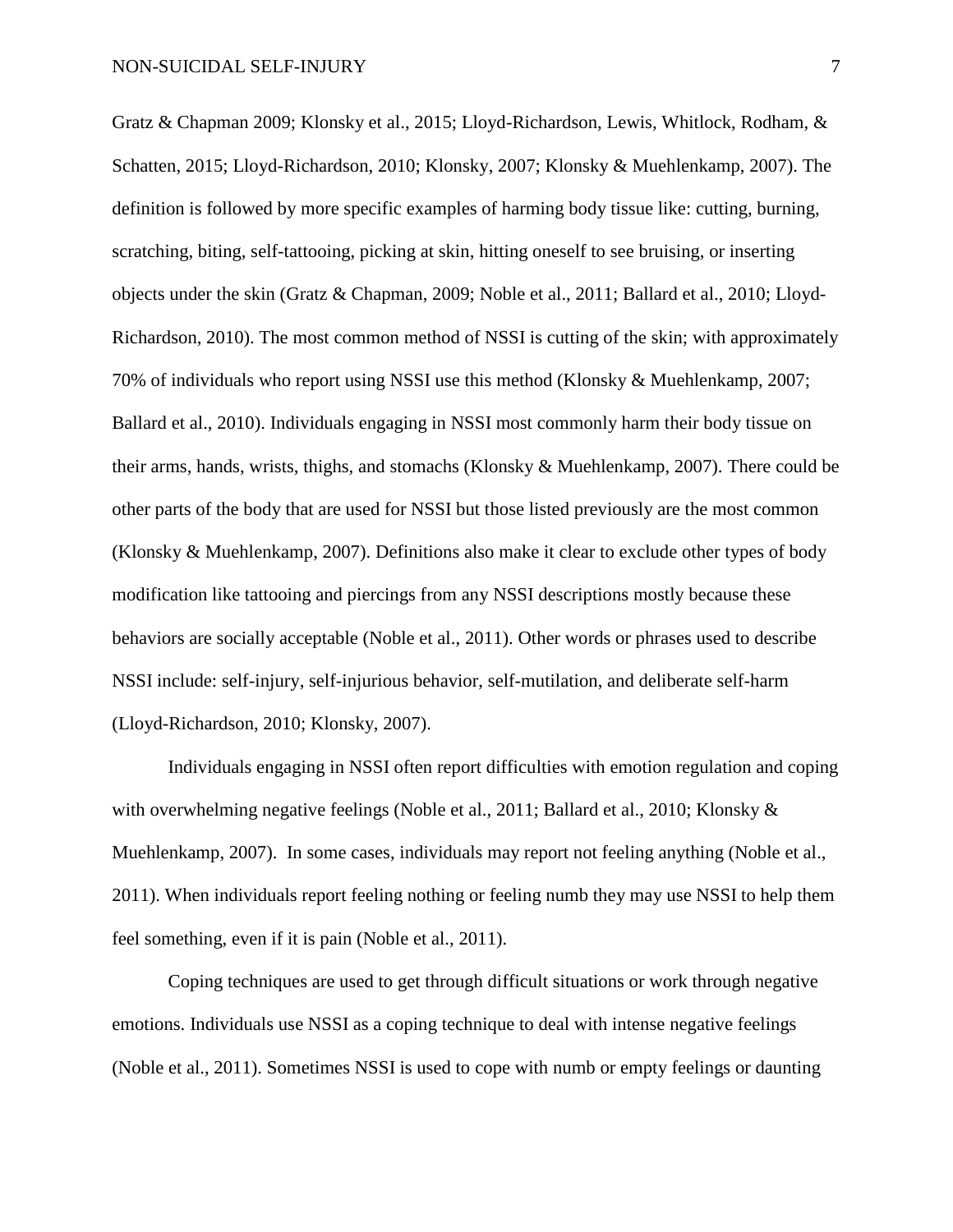events that cause emotions to overpower thoughts (Hollander, 2008). Instead of managing feelings with healthy coping techniques, individuals who use NSSI have insufficient skills to regulate their feelings, and instead use this maladaptive coping technique to resume back to a normal emotional state. Individuals who cannot regulate their negative emotions will explain feeling "out of control" and NSSI helps them regain these unmanageable feelings (Hollander, 2008, p.8). While in the moment of negative emotions, feelings of frustration or sadness are reported to be common (Ballard et al., 2010). Individuals using NSSI to regulate these emotions, report feeling a release from their pain, relaxed, or sometimes a separation from their feelings (Ballard et al., 2010).

Some individuals may be willing to consider using NSSI to help regulate or cope with their negative emotions due to social contagion (Gratz &Chapman, 2009). Social contagion is said to cause the spread of NSSI because once individuals see their friends, family, or popular individuals in the media use NSSI to cope, others are more likely to try it as well (Gratz & Chapman, 2009). When individuals see or hear of others they know using NSSI to cope the maladaptive skill may seem like a possible option for stopping the negative emotions (Gratz  $\&$ Chapman, 2009).

**History of NSSI.** In the 1980's NSSI was added to the *Diagnostic and Statistical Manual of Mental Disorders, Third Edition* (DSM-III) as a symptom of borderline personality disorder (BPD) (Lloyd-Richardson, 2010; Klonksky, 2007). Thirty years later, NSSI was still connected to BPD in *The Diagnostic and Statistical Manual of Mental Disorders, Fourth Edition* (DSM-IV-R) (Klonsky, 2007). Klonsky and Muehlenkamp (2007) state that pairing NSSI to BPD makes sense because negative emotions and the inability to regulate emotions are common in both diagnoses. In *The Statistical Manual of Mental Disorders, Fifth Edition* (DSM-V-R) NSSI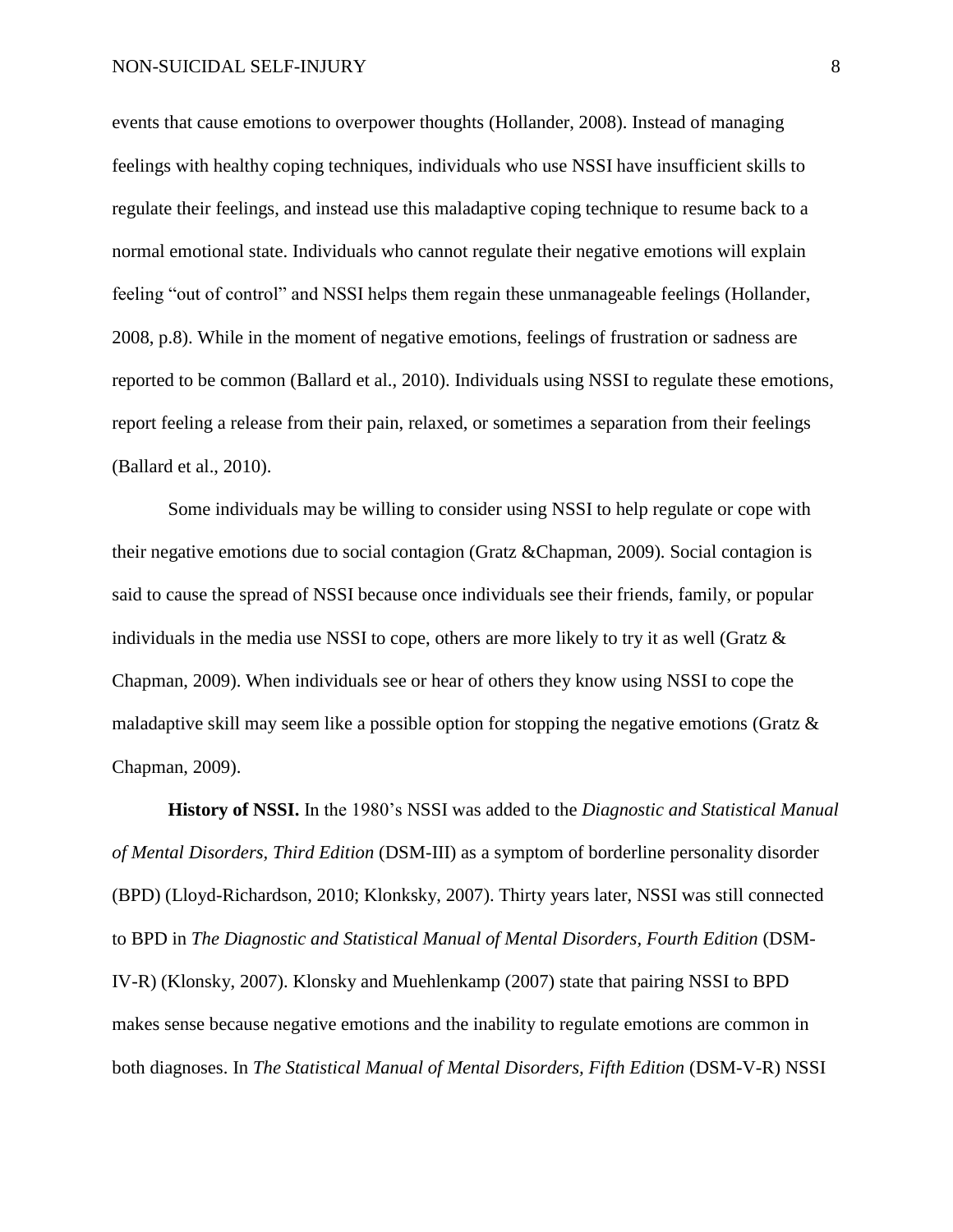#### NON-SUICIDAL SELF-INJURY 9

is now a separate diagnosis as long as information is collected on the individual engaging in NSSI before the diagnosis is given (Lloyd-Richardson et al., 2015). The first step in considering a diagnosis is to figure out if the individual engaged in NSSI behaviors on five or more days within the last year. The diagnosis also requires knowing the function of NSSI looking for reasons why the individual is using NSSI (Lloyd-Richardson et al., 2015).

The DSM-V-R acknowledges that NSSI is not only diagnosable with BPD, but could also occur in an individual experiencing depressive or anxiety disorders, substance abuse, eating disorders, and conduct or oppositional disorders (Lloyd-Richardson, 2010; Selby et al., 2012; Klonsky & Muehlenkamp, 2007). Some of these disorders can start from negative emotions or the inability to regulate emotions (Klonsky & Muehlenkamp, 2007). Sometimes, NSSI is found in connection with depression, eating disorders, and anxiety; but it is important to note that individuals using NSSI to cope do not always show signs of mental health concerns or have any psychiatric disorders (Noble et al., 2011; Lloyd-Richardson, 2010). However, these individuals frequently report problems regulating emotions and coping with negative feelings (Noble et al., 2011).

**Functions of NSSI.** Ninety percent of individuals who engage in NSSI describe doing it to ease deep negative emotions (Klonsky et al 2015; Noble et al., 2011). This function or reason of the behavior is called affect regulation (Klonsky et al 2015). Self-punishment is another function of NSSI with approximately 50% of individuals explaining this is why they engage in NSSI (Klonsky et al 2015; Noble et al., 2011; Lloyd-Richardson, 2010). Another function, which is reported less by individuals engaging in NSSI, is anti-dissociation. Individuals who report anti-dissociation as a function of NSSI are producing pain to stop feeling numb (Klonsky et al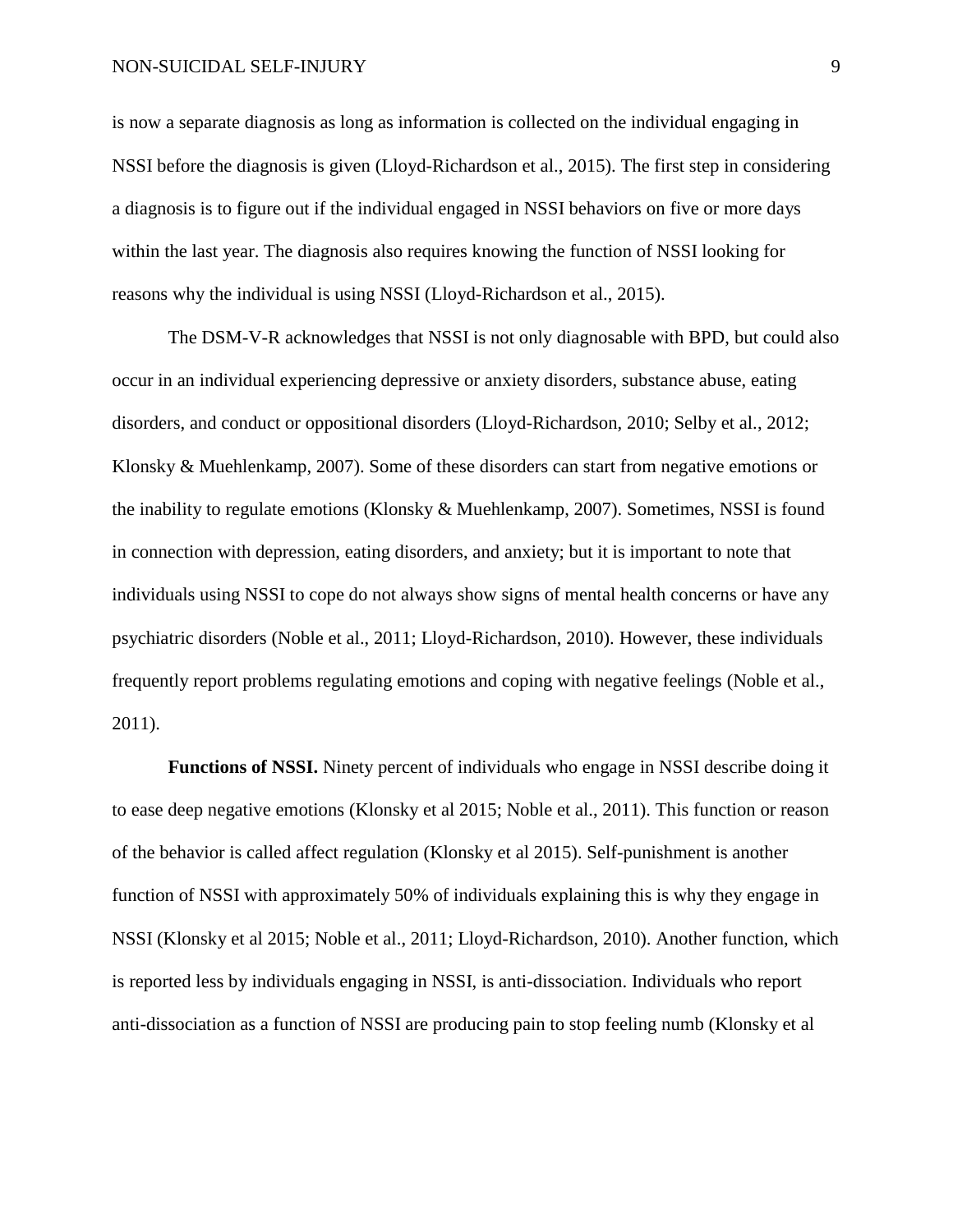2015). Others report functions of NSSI like anti-suicide to stop suicidal thoughts, peer-bonding to fit in with their friends, and sensation seeking to create excitement (Klonsky et al 2015).

In most cases, there are several functions for one individual engaging in NSSI (Lloyd-Richardson, 2010; Klonsky et al., 2015). Klonsky et al. (2015) describe the functions of NSSI as overlapping each other. In their example, an individual may be using NSSI to control affect regulation, reducing negative feelings, which may also help lower suicidal thoughts and bring out the function of anti-dissociation to help an individual feel something (Klonsky et al., 2015).

### **NSSI in Adolescents**

Research shows that approximately 13-40% of adolescents report using NSSI to cope with negative emotions, with the most prevalent age group of users being around the ages of 12-14 (Toste & Heath, 2010; Klonsky & Muehlenkamp, 2007; Ballard et al., 2010; Klonsky et al., 2015; Noble et al., 2011; Klonsky, 2007; Dickstein et al., 2015; Gratz & Chapman, 2009; Lloyd-Richardson, 2010). "Adolescence is defined as the period of physical and psychological development from the onset of puberty to maturity and is characterized by intense emotions and impulsive and risky behaviors that can lead to serious harm to oneself and others" (Ballard et al., 2010, p. 329). Due to the developmental changes in the body and brain, adolescents are vulnerable to their emotions and the emotions of others, which can lead to distorted decision making (Ballard et al., 2010). Around the age of thirteen or fourteen, adolescents begin to develop deep emotions which is also around the same time when most individuals report using NSSI to cope for the first time (Gratz & Chapman, 2009).

During adolescence, some individuals discover the skills previously used to manage their emotions may not work anymore or that the emotions are more intense than in the past (Gratz  $\&$ Chapman, 2009). Gratz  $\&$  Chapman (2009) share that adolescents become more willing to try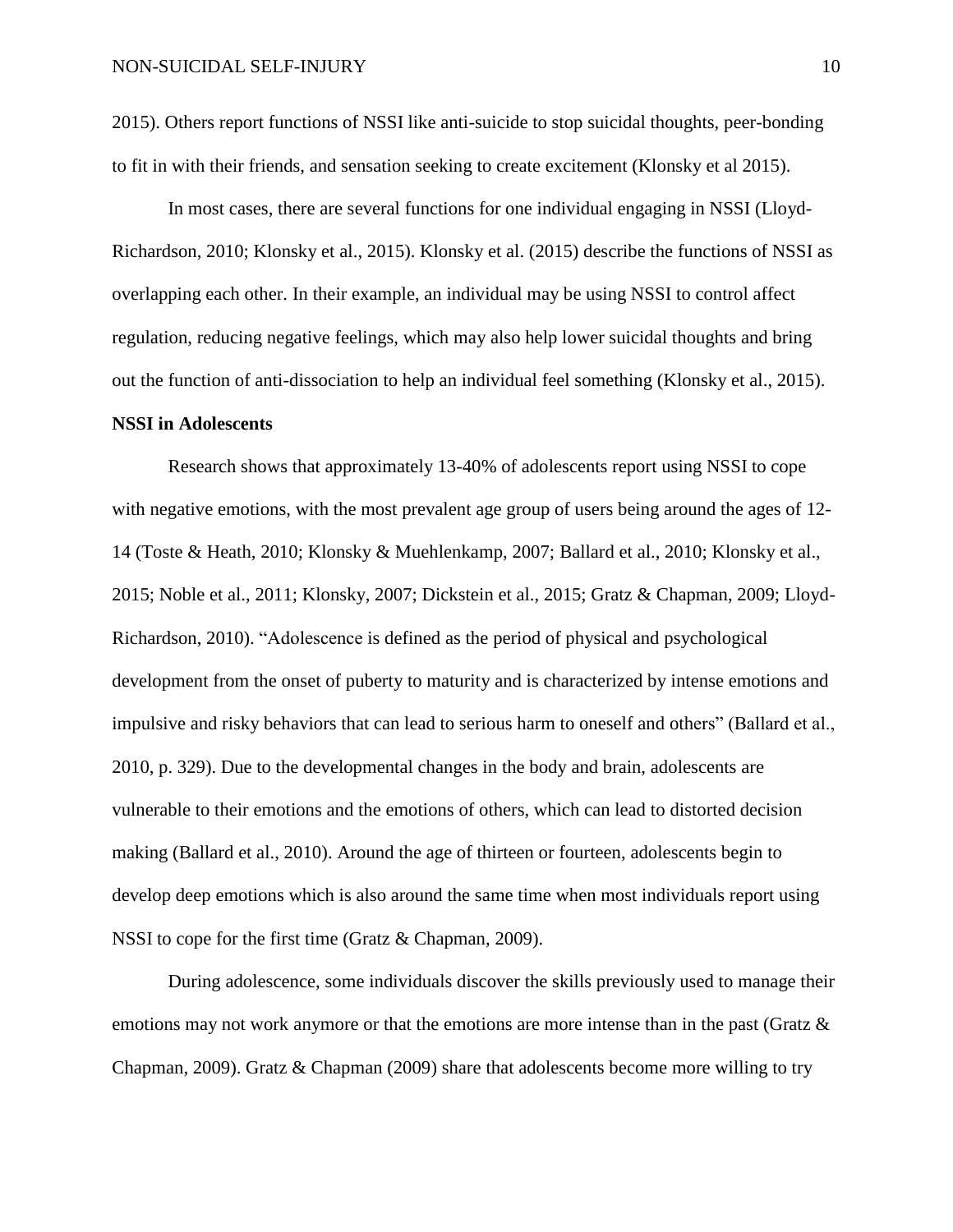new ways of coping when their old methods fail. In some cases, these desperate individuals may try NSSI in order to relieve their deep negative emotions (Gratz & Chapman, 2009). Adolescents engaging in NSSI are completing the act without thinking about it, while free from drugs or alcohol and share that they feel "little to no pain" when they are using NSSI (Lloyd-Richardson, 2010).

#### **NSSI in Schools**

Due to the high percentage of adolescents using NSSI to cope with their negative emotions and the amount of time they spend in school, it is important for schools to understand the behavior of NSSI so students are supported (Noble et al., 2011). Berger, Hasking, and Martin (2013) also suggest schools are an ideal place for students to be identified and receive interventions for NSSI behaviors. However, professionals in schools have reported a lack of confidence and knowledge about NSSI, therefore, they have difficulty identifying students engaging in the behavior (Noble et al., 2011; Lloyd-Richardson, 2010; Berger et al., 2013). A lack of training for staff members in schools is common for any area of mental health, especially in identifying NSSI or explaining how the school is providing prevention and treatment (Lloyd-Richardson, 2010). School staff may also have a hard time identifying their own biases, which can lead to negative feedback when addressing a student using NSSI to cope (Toste & Heath, 2010). When students receive negative feedback from school staff about their coping behavior, they do not feel supported (Toste & Heath, 2010). This may be the reason why adolescents share more with their friends than anyone else (Berger et al., 2013).

Berger et al. (2013) state adolescents seek more help from their friends than adults. This is believed to be true because adolescents do not feel adults understand them when they share they are engaging in NSSI (Berger et al., 2013; Muehlenkamp et al., 2010). The support given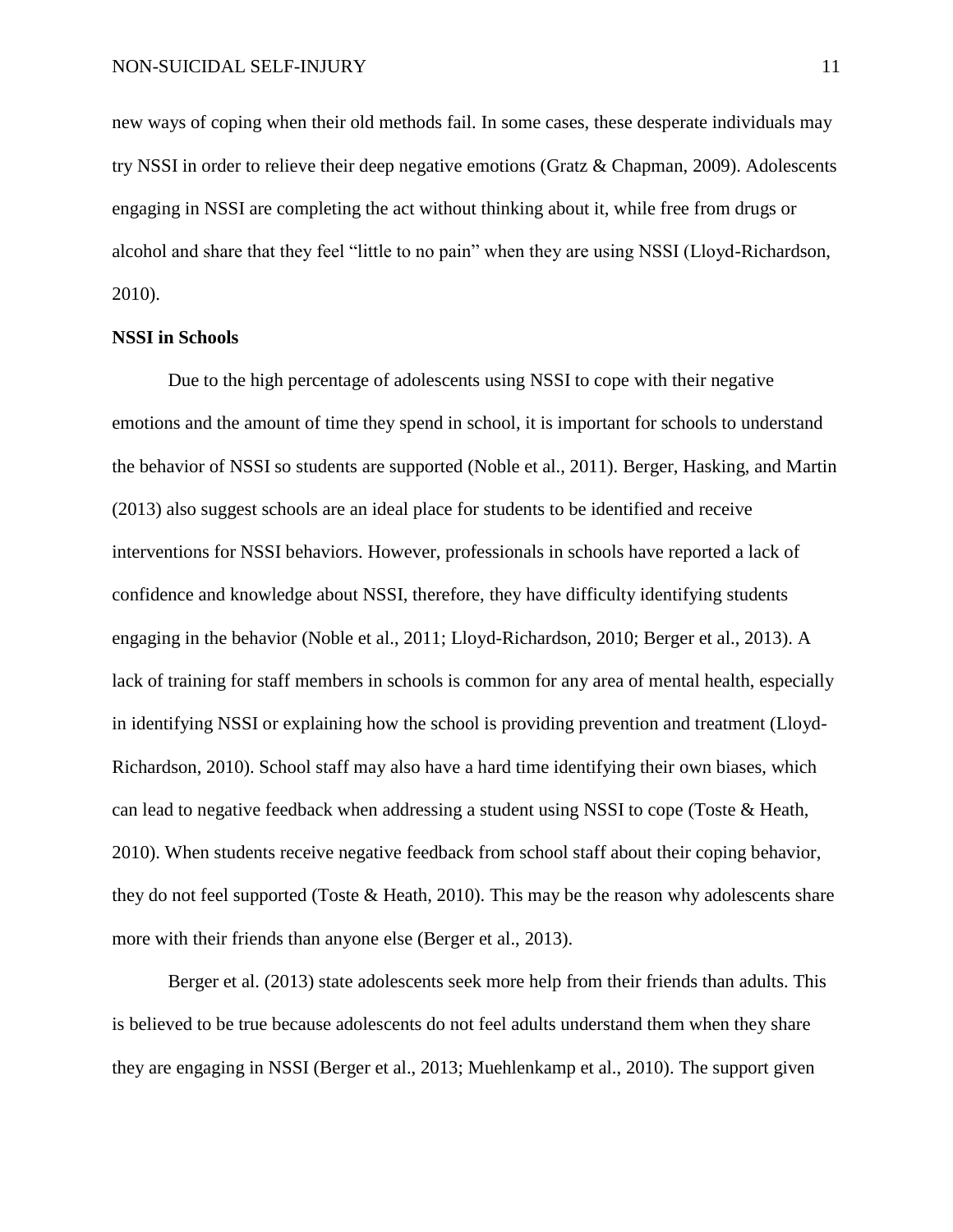from friends is usually more accepting, showing the reason why it is used more frequently (Muehlenkamp et al., 2010). What is unknown is how peers actually feel towards their friend's engagement in NSSI and if peers have the skills to help their friends get help if it is needed (Muehlenkamp et al., 2010). If school staff cannot identify and do not feel comfortable addressing students engaging in NSSI and some peer groups do not feel comfortable helping their friends get support, no support is given to the students who need it the most. This shows the importance of schools using prevention programs to addresses the needs of school staff, parents, and students (Toste & Heath, 2010; Muehlenkamp et al., 2010).

**Training for school staff.** Berger et al. (2013) review adolescents' thoughts on helping prevent NSSI. Adolescents are looking for "non-judgmental parents and teachers to talk to and education for parents and teachers" so they can understand the behavior (Berger et al., 2013 p. 936). Staff development opportunities can help create a common understanding of the behavior of NSSI (Toste & Heath, 2010). Staff and students should be trained on common causes, signs, and symptoms of NSSI (Selekman, 2010). Along with knowing what NSSI is, it is important for school staff to know what is not considered NSSI, like tattoos or piercings (Bubrick, Goodman, & Whitlock, 2010). Staff and students also need to understand myths of NSSI including the difference between self-harming behavior and suicidal behavior or that NSSI is not specific to certain groups of people (Selekman, 2010; Bubrick et al., 2010). It is important for all school staff and students to learn ways to appropriately respond to a student whom they are concerned about or who is reaching out for help (Selekman, 2010). Staff and students need to be aware of the systems in place within the school like protocols for referring a student to a school counselor and prevention programs that are taught to all students (Toste & Heath, 2010; Muehlenkamp et al., 2010).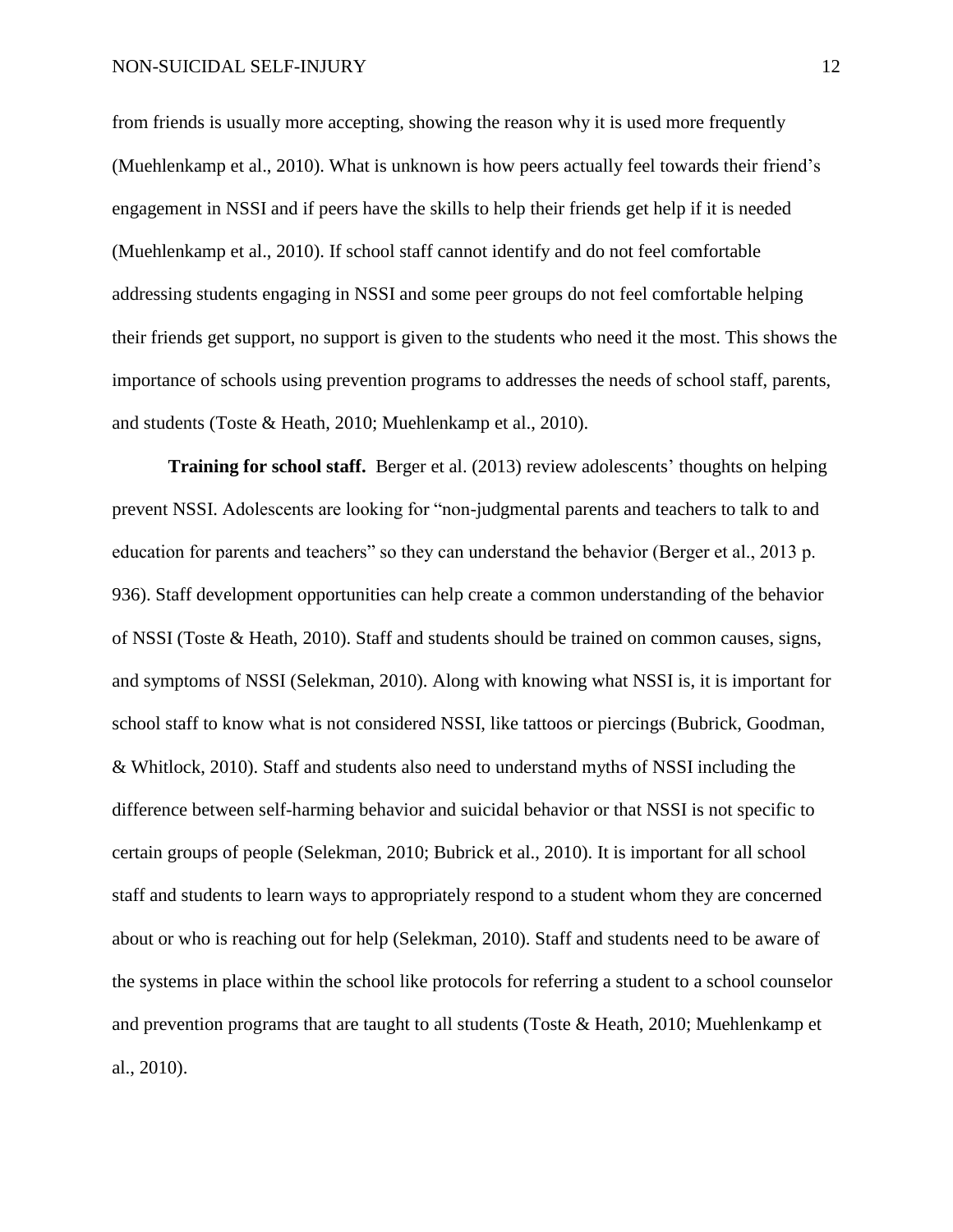*Myths of NSSI***.** Common myths of NSSI include: NSSI is the same as a suicide attempt, it is not dangerous, it is manipulative or done for attention, only "goths" or "emos" do it, if you use NSSI you have BPD, it is a female problem, or NSSI is crazy, sick and irrational (Gratz & Chapman, 2009; Hollander, 2008; Bubrick et al., 2010). The three most common myths are linking NSSI to a suicide attempts, believing the behavior is manipulative, and believing NSSI is only a problem with females (Gratz & Chapman, 2009). It is important for school staff and students to understand these myths so they learn more about the behavior of NSSI (Lloyd-Richardson, 2010).

Typically when someone hears an individual is engaging in NSSI, they automatically believe the individual is trying to commit suicide (Gratz & Chapman, 2009). When an individual has signs of suicidal ideation they want to end their lives, which is different with an individual engaging in NSSI (Beer, 2013). It is more common that an individual uses NSSI to cope with or change negative feelings or a negative experience, not that they want to end their life (Beer, 2013; Lloyd-Richardson, 2010). Suicidal behaviors and NSSI can be confused because they can look similar (Gratz & Chapman, 2009). For example, sometimes people commit suicide by cutting their wrists and cutting is the most common form of NSSI. When they look similar it is hard to differentiate between the two (Gratz & Chapman, 2009).

Individuals who engage in NSSI usually do it to work through negative emotions, but sometimes it is assumed that they are doing it to control others (Gratz & Chapman, 2009). If school staff believe NSSI is done to manipulate others or to get attention, they are going to turn students away from getting help (Gratz & Chapman, 2009). Hollander (2008) states the number of adolescents who use NSSI for attention or manipulation is less than four percent. Before making assumptions on the reasoning behind using NSSI, it is important to use respectful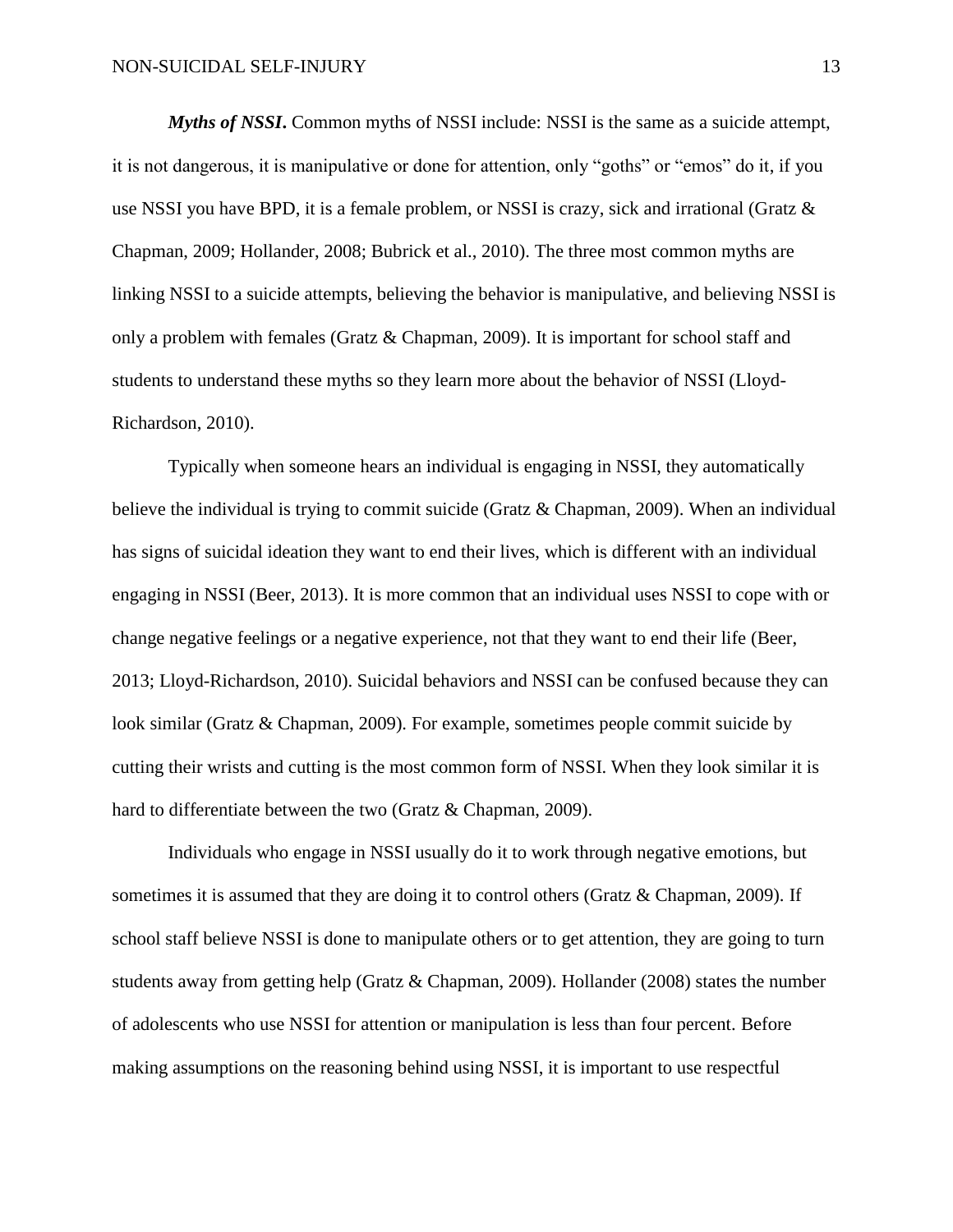conversations with students to learn their thoughts and reasoning behind using this technique to cope (Gratz & Chapman, 2009.)

In the past, research has shown higher rates of NSSI in females than males, but current research shows an occurrence of NSSI to be similar in both genders (Lloyd-Richardson, 2010). Gratz & Chapman (2009) state that males are engaging in NSSI just as much as females. Both groups are using NSSI as a maladaptive coping skill to overcome negative feelings and emotions. It is believed that this myth started due to the stigma around getting help for mental health concerns. Since it is believed that females engage in NSSI more than males, males may think they are alone. This causes males to try to cope with their negative emotions themselves keeping their behavior of NSSI to themselves (Gratz & Chapman, 2009).

*Warning signs.* It is important for school staff gain more knowledge about NSSI, including how to identify signs of it (Toste & Heath, 2010). Some warning signs might include observing physical evidence of unexplained bruises, scars, fresh cuts, or burns. Other signs school staff can look for include students who wear long sleeves or bulky clothing when not appropriate with the weather (i.e. long sleeves on a 90 degree day), do not want to participate in activities where their skin would be exposed (i.e. swimming, changing for physical education), include descriptions of NSSI or emotional stress in a art project, journal, or essay, the use of many wristbands/bracelets to cover wrists/forearms, the student has razor blades or other paraphernalia with them, or amplified sense of depression or anxiety (Toste & Heath, 2010; Bubrick et al., 2010). Sometimes a student may openly reveal to a teacher about his/her use of NSSI or a friend may also come to a staff member in the school to report concern for a friend (Bubrick et al., 2010).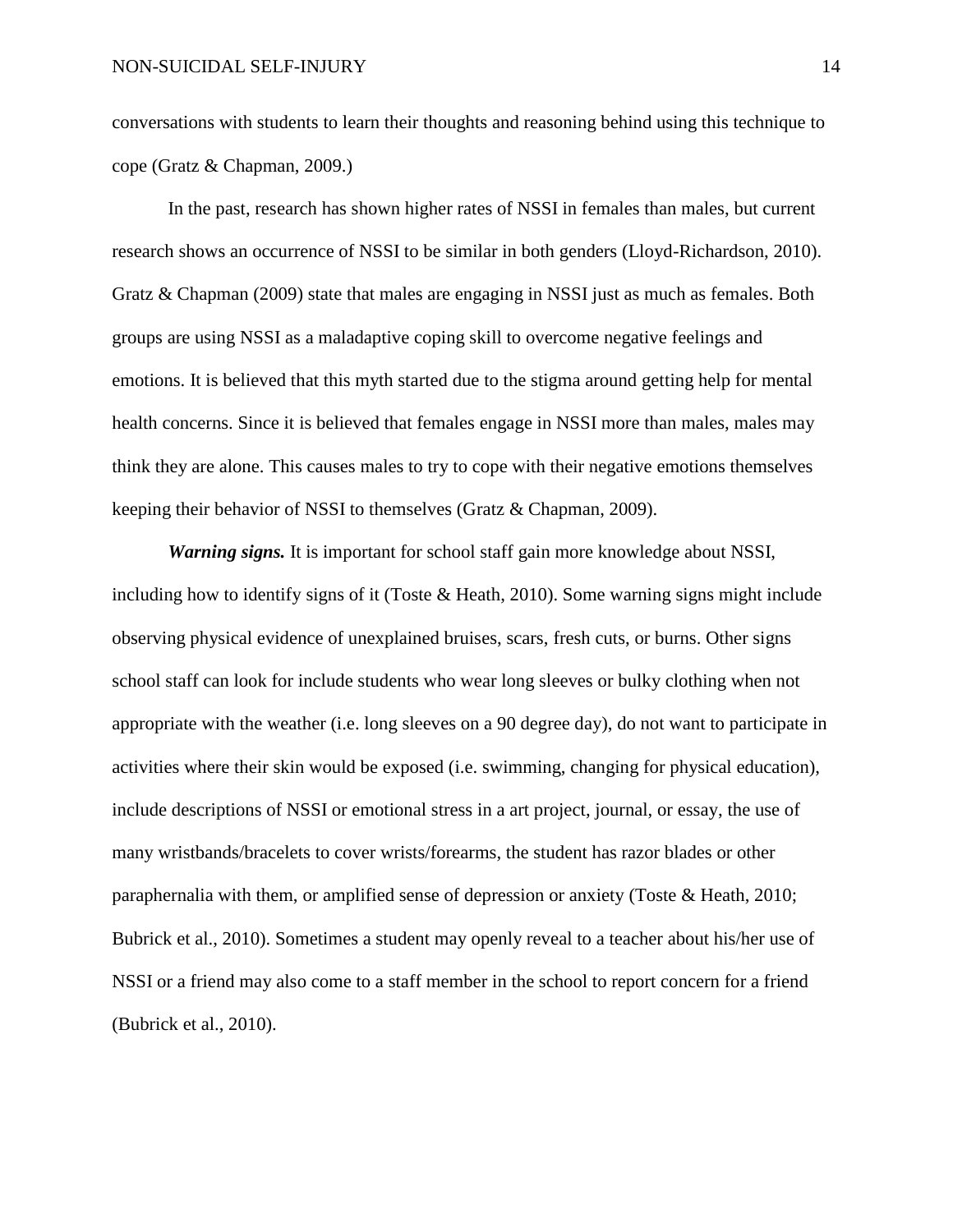*Ways to respond.* All staff should feel comfortable to respectfully and appropriately respond to students who are reaching out for help or who a teacher may be concerned about (Bubrick et al., 2010). Bubrick et al., (2010) reference the term "respectful curiosity" as a skill school staff should be able to use to appropriately ask students questions but leave room for open communication if a student does not want to respond to the teacher (p.2). Frequently, students who are asked about marks on their arms and are in fact engaging in NSSI will make up stories that seem realistic to hide that they are using this maladaptive coping skill (Bubrick et al., 2010). It is important to for school staff to remember not to push the student to try again with their answer, but leave room for the student to come and talk to them if they ever need to share anything (Budrick et al., 2010).

*School protocol for NSSI*. Once school staff have a better understanding of NSSI, they will be able to better identify and report a student who may be engaging in NSSI (Toste & Heath, 2010). In order for teachers to know where they should report a student of concern, the school should have a protocol in place to help with the process (Toste & Heath, 2010; Beer, 2013; Bubrick et al., 2010). Most schools have a protocol in place for addressing students who express suicide ideation, but they usually do not have a protocol for students engaging in NSSI (Beer, 2013). Having a protocol in place for NSSI behaviors ensures the use of education for staff, students, and families, referrals, and a safe place for students (Beer, 2013). School protocols also provide a process for school counselors or other trained staff to follow specific interventions and treatment for students seeking help with NSSI (Toste & Heath, 2010).

Protocols from school to school will look different, but all should include a process for reporting NSSI and whom the report should be made to (Toste & Heath, 2010). The roles of each team member should be defined so that all staff knows who handles each task within the team.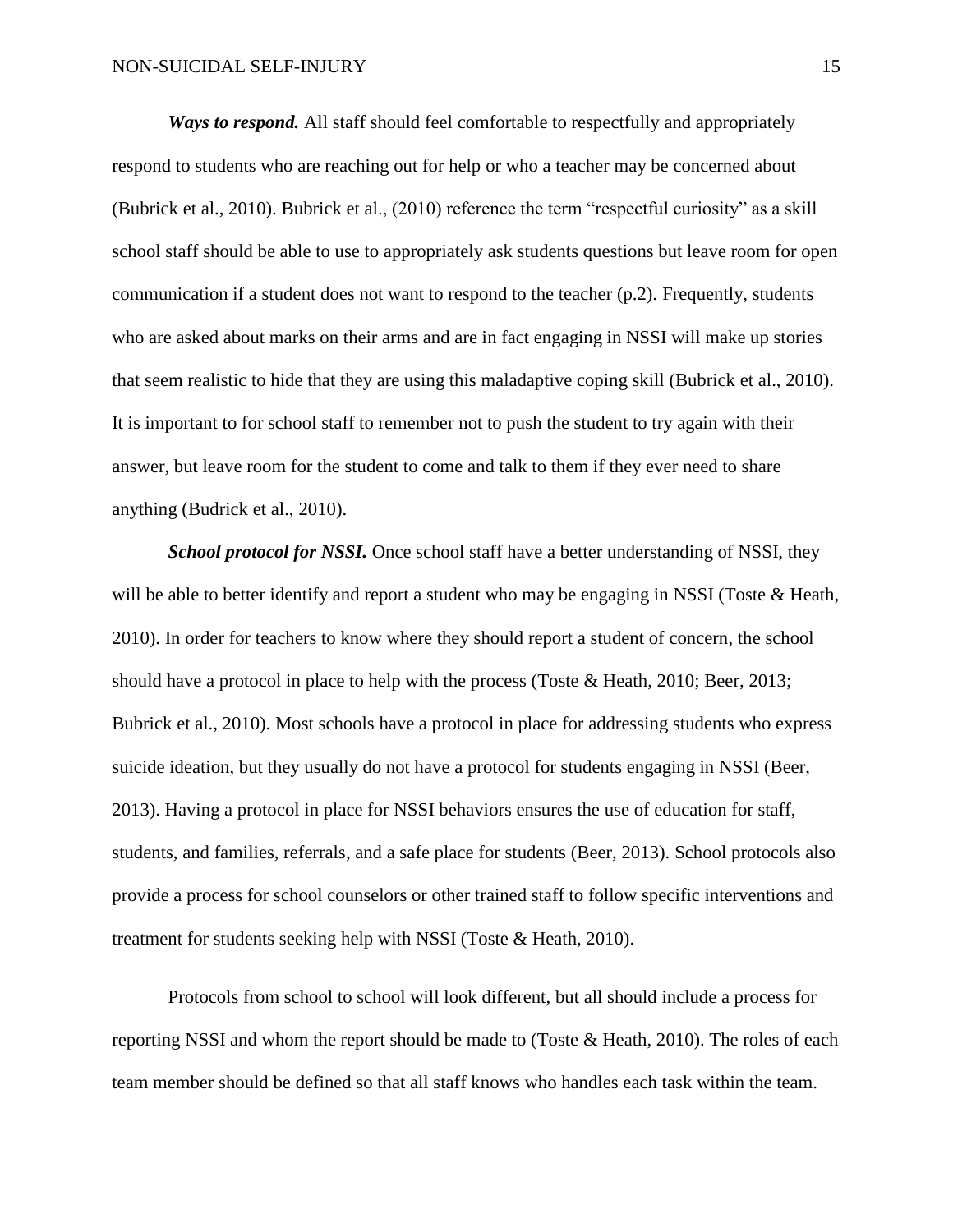Important people to have on this team would be an administrator, school counselor, school nurse, and school social worker. The protocol should also include who will assess students of concern, the process for referring a student to outside mental health services, and when to notify parents (Toste & Heath, 2010).

*School-wide prevention programs.* Wide ranges of interventions are known to reduce NSSI behaviors in adolescents like communication skill building, behavior interventions, and cognitive therapy (Noble et al., 2011). Other interventions that could be used on a larger scale are school-wide prevention programs, which provide schools the opportunity to reach all staff and students. Using school-wide prevention programs may be helpful in reaching all students so all can build coping skills (Noble et al, 2011). Unfortunately, evidence-based school wide prevention programs for NSSI are lacking and of the two known programs (Signs of Self-Injury and S.A.F.E. Alternatives) little research exists on their effectiveness (Toste & Heath, 2010).

Toste and Heath (2010) suggest creating system wide awareness among school staff along with prevention programs that include support and training for adolescents. These programs should focus on emotion regulation and stress management. They also mention mindfulness, distress tolerance, and developing emotional intelligence are effect ways to teach students engaging in NSSI healthy was to cope with challenging emotions (Toste & Heath, 2010).

The first school-wide prevention program mentioned by Toste and Heath (2010) is the Signs of Self-Injury (SOSI) program. Screening for Mental Health Inc. created this program to target NSSI, using one of their existing, successful programs (Signs of Suicide) (Muehlenkamp et al., 2010). One main goal of SOSI is to increase knowledge of NSSI behaviors so warning signs and symptoms can be detected. The program was also designed to increase the ability of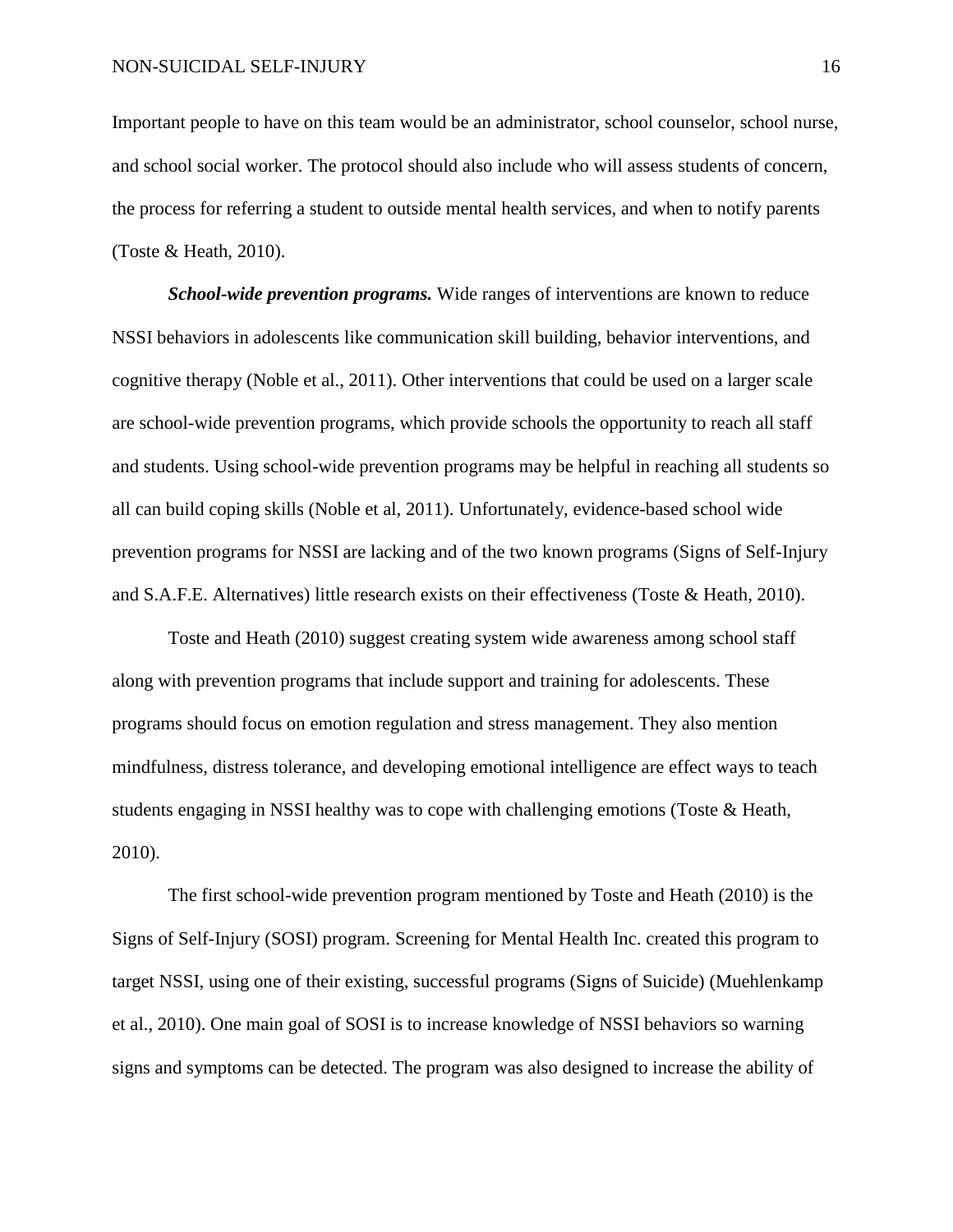school staff or peers to refer students who engage in NSSI and decrease NSSI behaviors among adolescents (Muehlenkamp et al., 2010).

The program has a module for school staff members and a separate one for students (Muehlenkamp et al., 2010). Five schools out of twenty-one who were contacted agreed to participate in the pilot study of the SOSI program. A total of 274 students took part in the SOSI program. About half of them were female students and the average age of the students was 16.07. The pre/post tests were split into four subscales: knowledge, NSSI thoughts and behaviors, attitudes, and help seeking. There was also a component where qualitative data was collected through phone interviews to get perspectives from the school counselor or psychologist who taught the program. ANOVAs were used to evaluate the subscales of knowledge, attitudes, and help seeking. These statistical measures found small changes from pre to post tests; however, improvements were made showing students increased the amount of accurate knowledge they had about NSSI along with students feeling less uneasiness of peers engaging in NSSI. These results indicted that students had increased their abilities to be able to help a friend(s) who engage in NSSI. Unfortunately, the results did not report significant findings in the area of help seeking behaviors like a self-report. School counselors and psychologists who taught the program felt that it was easy to use but may be best used with freshmen and sophomores. The authors of this article encourage the use of NSSI prevention programs so staff and students are educated, aware, and have skills to successfully help students who are in need (Muehlenkamp et al., 2010).

The second program mentioned by Toste & Heath (2010), is S.A.F.E. Alternatives. The idea behind this company started in the 1980's after the founder, Karen Conterio, read a newspaper advertisement about a Chicago hospital that provided treatment for individuals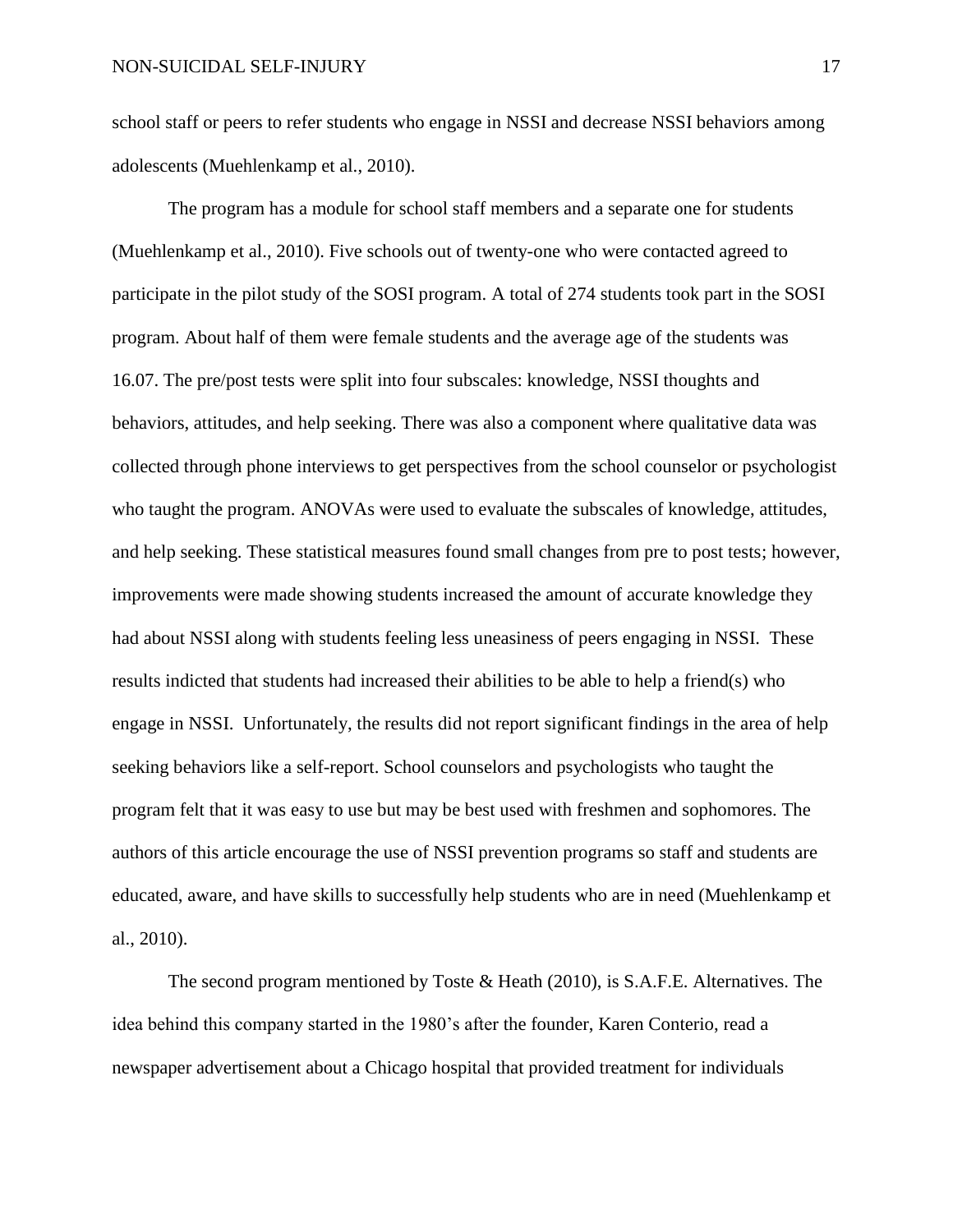engaging in self-mutilation (Conterio, 2012). The name S.A.F.E. Alternatives stands for Self Abuse Finally Ends. At first Conterio (2012) worked with her group within a hospital setting, but soon created a program for the large amount of adolescents being referred for NSSI. Conterio (2012) and her team, now have several programs that address the groundwork for starting to recover from NSSI for adolescents and adults. Their S.A.F.E. Alternatives Program is located in St. Louis, Missouri but hopes to be in all states so all individuals wanting to overcome NSSI have the resources to do so (Conterio).

The S.A.F.E. Alternatives program recognizes that in most cases school staff are usually the first to encounter an individual who is struggling to cope with negative feelings and using NSSI (S.A.F.E. Alternatives, 2012). To help with this awareness, S.A.F.E. Alternatives (2012) created *Self-Injury: A Manual for School Professionals*. Schools can order this product, which includes a manual for school professionals and five student workbooks for \$125.00. The manual covers information on identifying NSSI behaviors and reasons why adolescents may use this maladaptive coping skill. It also covers appropriate ways to address students who are seeking help, assess students for NSSI and suicide, how to talk with parents, how to refer students for appropriate treatment outside of school, and how to help them transition back into school after a hospitalization. The manual covers intervention techniques and tools schools can use to help support individuals engaging in NSSI (S.A.F.E. Alternatives). Other than what is provided on S.A.F.E. Alternatives website, published research on the effectiveness of the program cannot be found.

#### **Discussion**

The number of adolescents engaging in NSSI behaviors is alarming. It is also startling to read that students are not reaching out to trained school professionals, like school counselors, to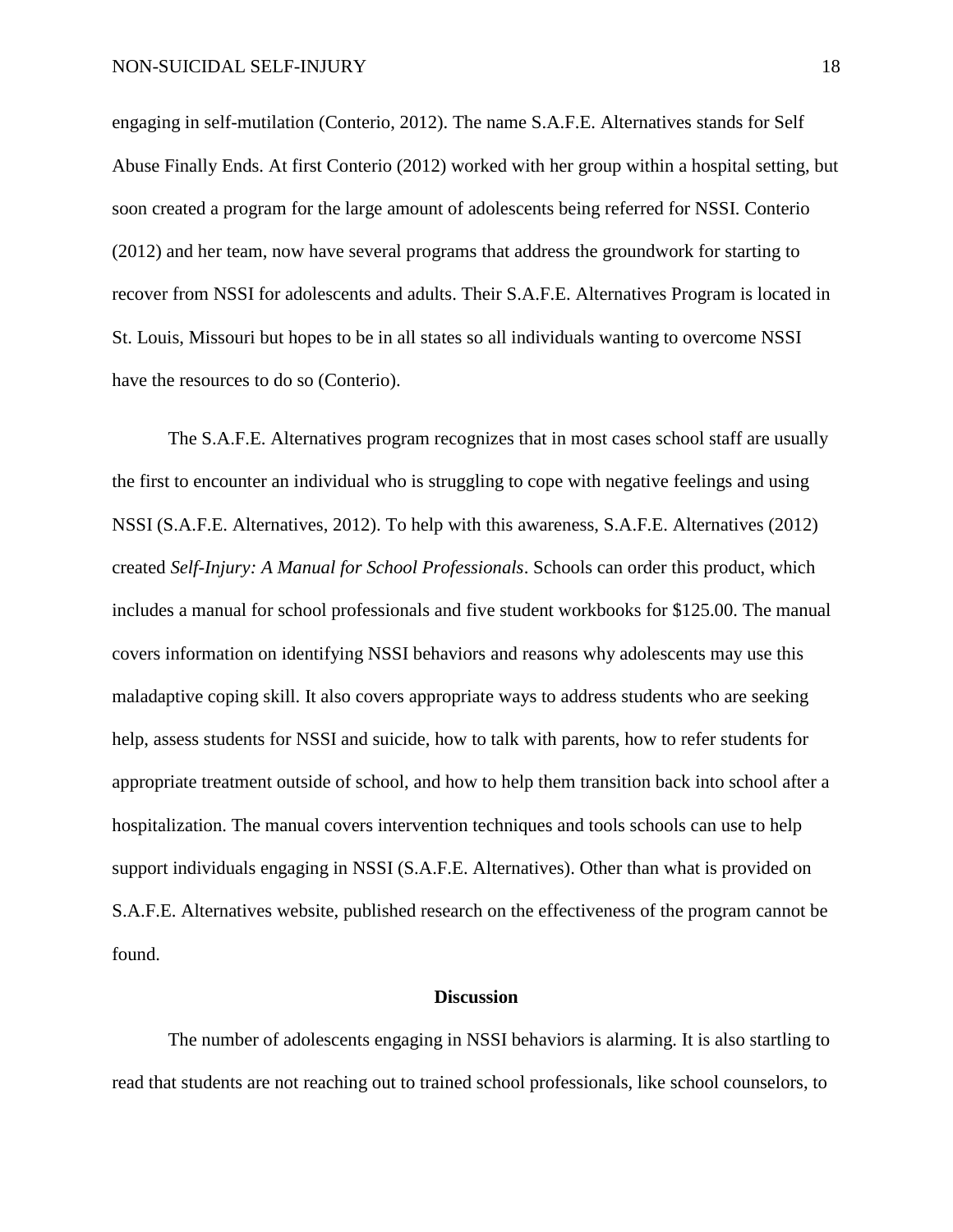seek help. It is easy to understand that students feel more comfortable discussing their deep, dark feelings with their friends, but it is disheartening to hear the friends also keep these feelings secret. The cycle of not getting help keeps going around and around, where adolescents continue maladaptive practices of getting help.

School administration or other school professionals need to realize the importance of creating safe environments where students feel comfortable coming forward for help. School staff need to request formal training in mental health, specifically NSSI so they are better equipped with skills and strategies of helping identify students who may be struggling with NSSI.

In the future, a common language should be created, making it easier to access research on NSSI. It is common to find many different terms for NSSI, meaning the definitions may also vary. This makes it difficult to find research on interventions, school-wide programs, and other important research around the topic of NSSI. Another key piece for the future of NSSI is creating school-wide programs that have been researched to show effectiveness in schools. Of the articles that have discussed NSSI, authors share that programs and interventions are starting to form, but research needs to be conducted to determine effectiveness.

School counselors need to remember the importance of continuing to research NSSI and other mental health concerns for effective research-based interventions that can be used within the schools. Many resources emphasized how important it is to have school-wide knowledge about NSSI so staff and students are more aware. Having knowledge develops a system of support for individuals in need, which is the first step to successfully creating a warm school climate to address concerns of NSSI.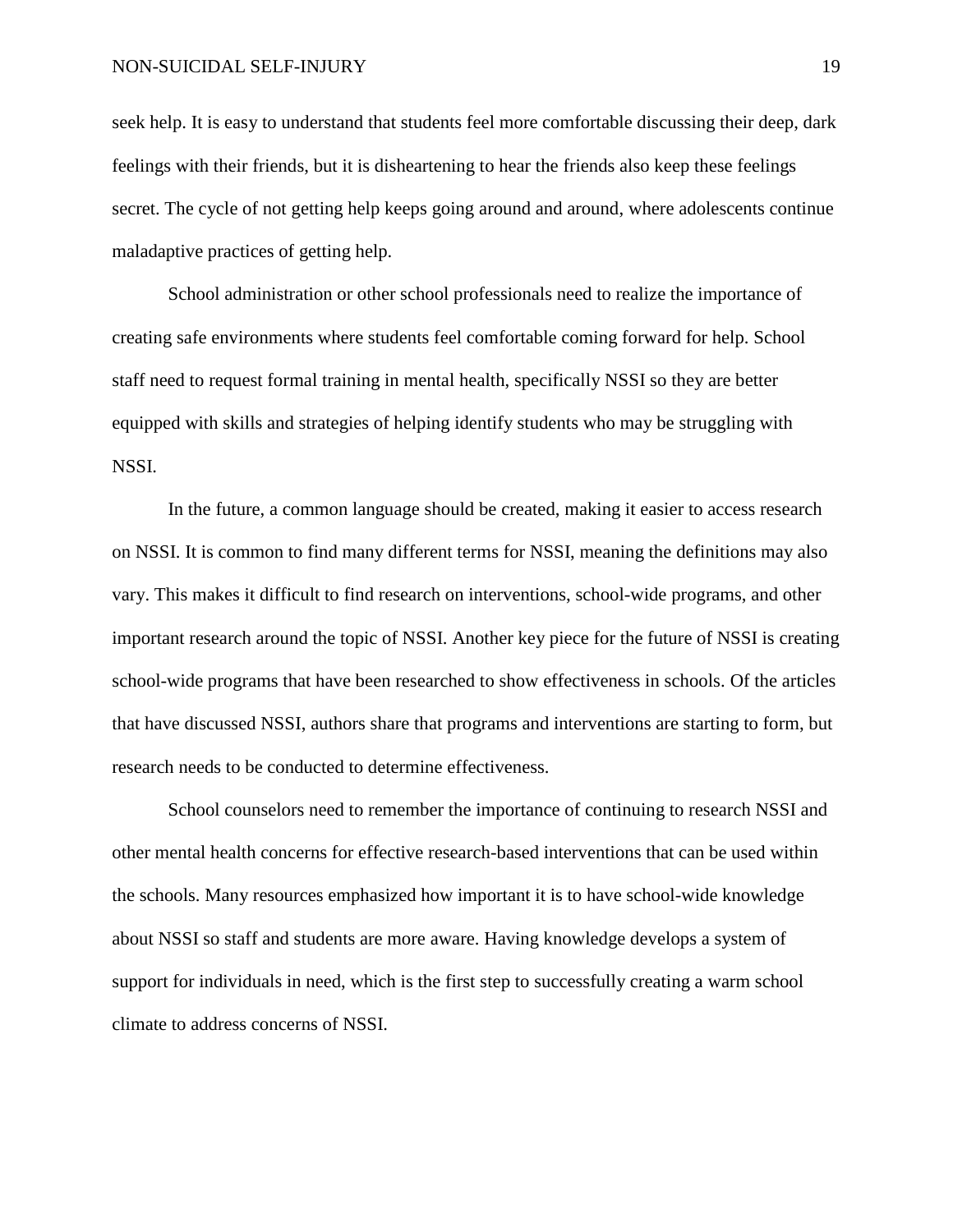#### **Author's Note**

I have been a teacher for eight years and every year the need for mental health training for the school staff has increased. Through observations within my school, I noticed confusion from teachers who saw cuts on a student's arm. Confusion and sometimes frustration as to how to talk to the student or where to report what they had seen. Most times, my colleagues would share the information with our school counselor, which is the best option for sharing this kind of information. Even after sharing the information, most teachers were appalled and confused as to why a student would do this.

Through all of this, it became clear to me that all staff in schools must be trained on how to talk to students who are in need of mental health treatment. They should also be trained to develop a level of understanding, to begin to think about the negative feelings the student must be trying to handle. There should also be a framework, which shows the process of handling the concerns for students so that all staff and students know what to expect. The research shows small changes like having staff be able to talk to students with some level of knowledge can make the world of a difference to a student. I'm excited to take these ideas to my future school counseling job and train school staff and students on NSSI.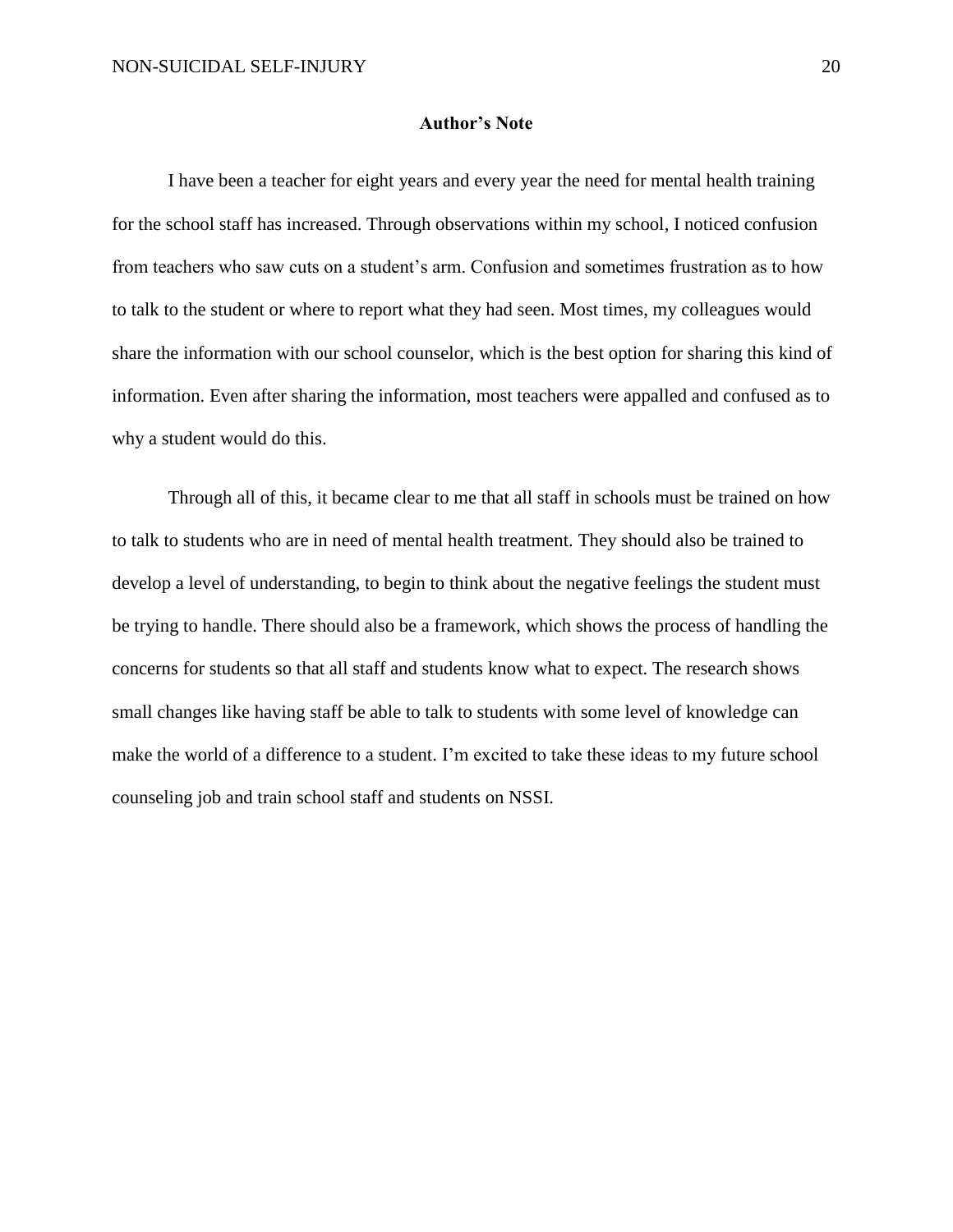#### **References**

- Ballard, E., Bosk, A., & Pao, M. (2010). Invited commentary: Understanding brain mechanisms of pain processing in adolescents' non-suicidal self-injury. *J Youth Adolescents, 39*, 327- 334.
- Beer, M. (2013). Helping student's deal with self-injury. *Principal Leadership, 14*(3), 12-16.
- Berger, E., Hasking, P., & Martin, G. (2013). 'Listen to them': Adolescents' views on helping young people who self-injure. *Journal of Adolescence, 36*, 935-945.
- Bubrick, K., Goodman, J., & Whitlock, J. (2010). Non-suicidal self-injury in schools: Developing and implementing school protocol. [Fact sheet] Cornell Research Program on Self-Injurious Behavior in Adolescents and Young Adults. Retrieved from: <http://www.selfinjury.bctr.cornell.edu/documents/schools.pdf>
- Conterio, K. (2012). The genesis of S.A.F.E. alternatives. S.A.F.E. Alternatives. Retrieved from: <http://www.selfinjury.com/history/>
- Dickstein, D. P., Puzia, M. E., Cushman, G. K., Weissman, A. B., Wegbreit, E., Kim, K. L., Nick, M. K., & Spirito, A. (2015). Self-injurious implicit attitudes among adolescent suicide attempters versus those engaged in nonsuicidal self-injury. *The Journal of Child Psychology and Psychiatry, 56*(10), 1127-1136.
- Gratz, K. & Chapman, A. (2009). Freedom from self-harm: Overcoming self-injury with skills from DBT and other treatments. Oakland, CA: New Harbinger Publications, Inc.
- Hollander, M. (2008). Helping teens who cut. New York, NY: The Guilford Press.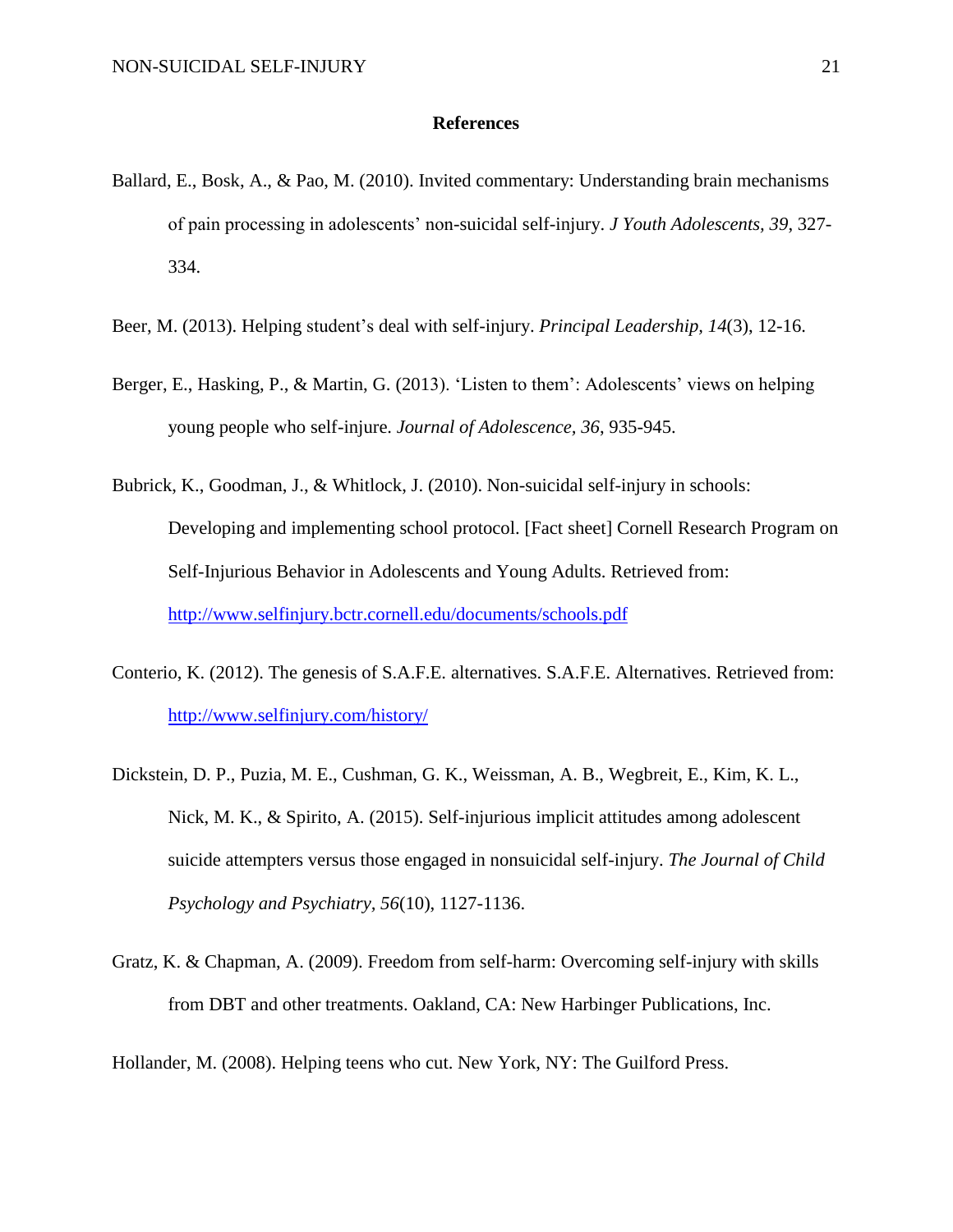- Klonsky, E. D. (2007). Non-suicidal self-injury: An introduction. *Journal of Clinical Psychology, 63*(11), 1039-1043.
- Klonsky, E. D., Glenn, C. R., Styer, D. M., Olino, T. M., & Washburn, J. J. (2015). The functions of nonsuicidal self-injury: Converging evidence for a two-factor structure. *Child & Adolescent Psychiatry & Mental Health, 9*(44), 1-9.
- Klonsky, E. D. & Meuhlenkamp, J. J. (2007). Self-injury: A research review for the practitioner. *Journal of Clinical Psychology, 63*(11), 1045-1056.
- Lloyd-Richardson, E. E. (2010). Non-suicidal self-injury in adolescents. *The Prevention Researcher, 17*(1), 3-7.
- Lloyd-Richardson, E. E., Lewis, S. P., Whitlock, J. L., Rodham, K., & Schatten, H. T. (2015). Research with adolescents who engage in non-suicidal self-injury: ethical considerations and challenges. *Child & Adolescent Psychiatry & Mental Health, 9*(37), 1-14.
- Muehlenkamp, J. J., Walsh, B. W., & McDade, M. (2010). Preventing non-suicidal self-injury in adolescents: The signs of self-injury program. *Journal of Youth Adolescence, 39*, 306-314.
- Noble, R. N., Sornberger, M. J., Toste, J. R., Heath, N. L., & Mclouth, R. (2011). Safety first: The role of trust and school safety in non-suicidal self-injury. *McGill Journal of Education, 46*(3), 423-441.
- S.A.F.E. Alternatives. (2012). Schools. S.A.F.E. Alternatives. Retrieved from: <http://www.selfinjury.com/schools/>